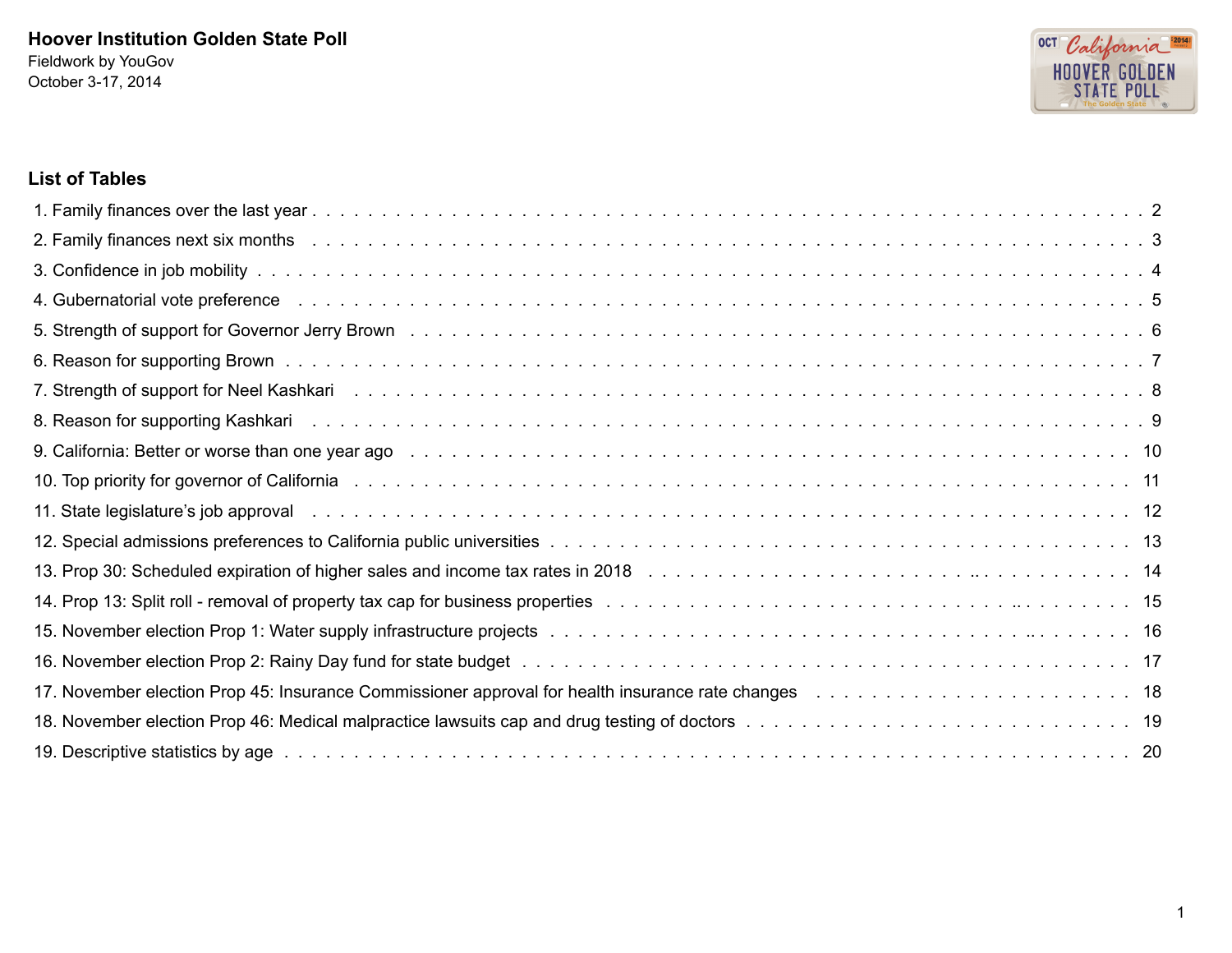

## **1. Family finances over the last year**

Thinking about your own family's finances over the last year, would you say that you and your family are:

|                                                   |        |       |       | Age   |       |       |      | Race                  |       | <b>Gender</b> |        |               | <b>Education</b> |                             |
|---------------------------------------------------|--------|-------|-------|-------|-------|-------|------|-----------------------|-------|---------------|--------|---------------|------------------|-----------------------------|
|                                                   | Total  | 18-34 | 35-44 | 45-64 | $65+$ | White |      | <b>Black Hispanic</b> | Asian | Male          | Female | HS or<br>Less | Some             | College<br>College Graduate |
| Better off financially than you were a year ago   | 19%    | 21%   | 28%   | 13%   | 14%   | 17%   | 19%  | 20%                   | 24%   | 17%           | 20%    | 18%           | 15%              | 21%                         |
| About the same financially as you were a year ago | 46%    | 47%   | 39%   | 46%   | 48%   | 47%   | 51%  | 44%                   | 53%   | 47%           | 44%    | 43%           | 45%              | 50%                         |
| Worse off financially than you were a year ago    | 32%    | 25%   | 27%   | 40%   | 36%   | 34%   | 30%  | 29%                   | 16%   | 29%           | 34%    | 33%           | 35%              | 28%                         |
| Not sure                                          | 4%     | 7%    | 6%    | $2\%$ | $1\%$ | 2%    | 1%   | 7%                    | 6%    | 6%            | 2%     | 6%            | 5%               | 2%                          |
| Totals                                            | 100%   | 100%  | 100%  | 100%  | 100%  | 100%  | 100% | 100%                  | 100%  | 100%          | 100%   | 100%          | 100%             | 100%                        |
| (Unweighted N)                                    | (1269) | (550) | (200) | (340) | (179) | (617) | (91) | (379)                 | (83)  | (601)         | (668)  | (426)         | (335)            | (508)                       |

|                                                   |        |       | Party ID |       |       | Ideology |       |       | Employment            |          | <b>Family Income</b> |        |
|---------------------------------------------------|--------|-------|----------|-------|-------|----------|-------|-------|-----------------------|----------|----------------------|--------|
|                                                   | Total  | Dem   | Rep      | Ind   | Lib   | Mod      | Con   |       | Full & Self Part & Un | Under 40 | 40-100               | $100+$ |
| Better off financially than you were a year ago   | 19%    | 28%   | 13%      | 12%   | 25%   | 19%      | 13%   | 26%   | 18%                   | 18%      | 19%                  | 25%    |
| About the same financially as you were a year ago | 46%    | 51%   | 44%      | 45%   | 52%   | 48%      | 38%   | 48%   | 35%                   | 43%      | 48%                  | 49%    |
| Worse off financially than you were a year ago    | 32%    | 19%   | 41%      | 39%   | 21%   | 30%      | 46%   | 24%   | 43%                   | 35%      | 32%                  | 25%    |
| Not sure                                          | 4%     | 2%    | 2%       | 3%    | 3%    | 3%       | 3%    | 2%    | 5%                    | 4%       | 1%                   | 1%     |
| <b>Totals</b>                                     | 100%   | 100%  | 100%     | 100%  | 100%  | 100%     | 100%  | 100%  | 100%                  | 100%     | 100%                 | 100%   |
| (Unweighted N)                                    | (1269) | (520) | 242)     | (340) | (405) | (442)    | (330) | (475) | (299)                 | (455)    | (443)                | (208)  |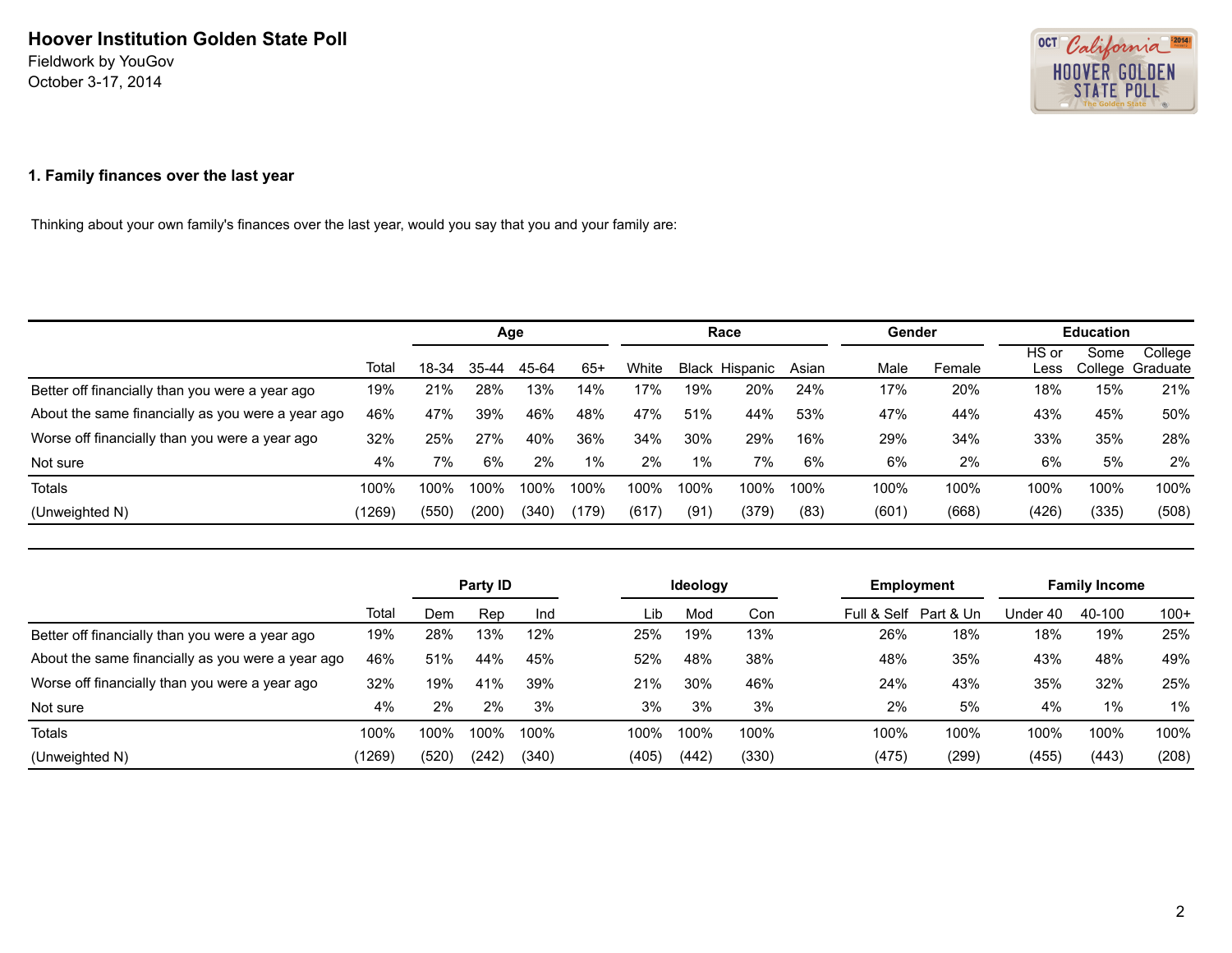

## **2. Family finances next six months**

Thinking ahead, what would you guess your family's finances will be like 6 months from now? Will you be:

|                                          |        |       | Age   |       |       |       |      | Race                  |       | <b>Gender</b> |        |               | <b>Education</b> |                             |
|------------------------------------------|--------|-------|-------|-------|-------|-------|------|-----------------------|-------|---------------|--------|---------------|------------------|-----------------------------|
|                                          | Total  | 18-34 | 35-44 | 45-64 | $65+$ | White |      | <b>Black Hispanic</b> | Asian | Male          | Female | HS or<br>Less | Some             | College<br>College Graduate |
| Better off financially in six months     | 25%    | 34%   | 35%   | 17%   | 7%    | 20%   | 41%  | 28%                   | 26%   | 25%           | 25%    | 24%           | 24%              | 25%                         |
| About the same financially in six months | 51%    | 47%   | 42%   | 54%   | 66%   | 55%   | 43%  | 49%                   | 60%   | 50%           | 53%    | 49%           | 51%              | 53%                         |
| Worse off financially in six months      | 17%    | 9%    | 11%   | 24%   | 25%   | 20%   | 9%   | 13%                   | 5%    | 18%           | 15%    | 15%           | 18%              | 17%                         |
| Not sure                                 | 7%     | 10%   | 12%   | 6%    | 2%    | 5%    | 7%   | 10%                   | 9%    | 8%            | 7%     | 11%           | 7%               | 4%                          |
| Totals                                   | 100%   | 100%  | 100%  | 100%  | 100%  | 100%  | 100% | 100%                  | 100%  | 100%          | 100%   | 100%          | 100%             | 100%                        |
| (Unweighted N)                           | (1260) | (543) | (201) | (336) | (180) | (615) | (90) | (375)                 | (82)  | (600)         | (660)  | (424)         | (333)            | (503)                       |

|                                          |        |       | Party ID |       |      | Ideology |       |      | Employment            |          | <b>Family Income</b> |        |
|------------------------------------------|--------|-------|----------|-------|------|----------|-------|------|-----------------------|----------|----------------------|--------|
|                                          | Total  | Dem   | Rep      | Ind   | Lib  | Mod      | Con   |      | Full & Self Part & Un | Under 40 | 40-100               | $100+$ |
| Better off financially in six months     | 25%    | 32%   | 15%      | 22%   | 33%  | 23%      | 18%   | 34%  | 24%                   | 28%      | 24%                  | 28%    |
| About the same financially in six months | 51%    | 56%   | 51%      | 51%   | 51%  | 59%      | 46%   | 49%  | 49%                   | 48%      | 54%                  | 54%    |
| Worse off financially in six months      | 17%    | 6%    | 30%      | 21%   | 10%  | 13%      | 31%   | 13%  | 18%                   | 14%      | 18%                  | 18%    |
| Not sure                                 | 7%     | 6%    | 3%       | 6%    | 7%   | 5%       | 5%    | 4%   | 8%                    | 10%      | 4%                   | 0%     |
| Totals                                   | 100%   | 100%  | 100%     | 100%  | 100% | 100%     | 100%  | 100% | 100%                  | 100%     | 100%                 | 100%   |
| (Unweighted N)                           | (1260) | (516) | (241)    | (337) | (401 | (438)    | (328) | (471 | (296)                 | (450)    | (442)                | (207)  |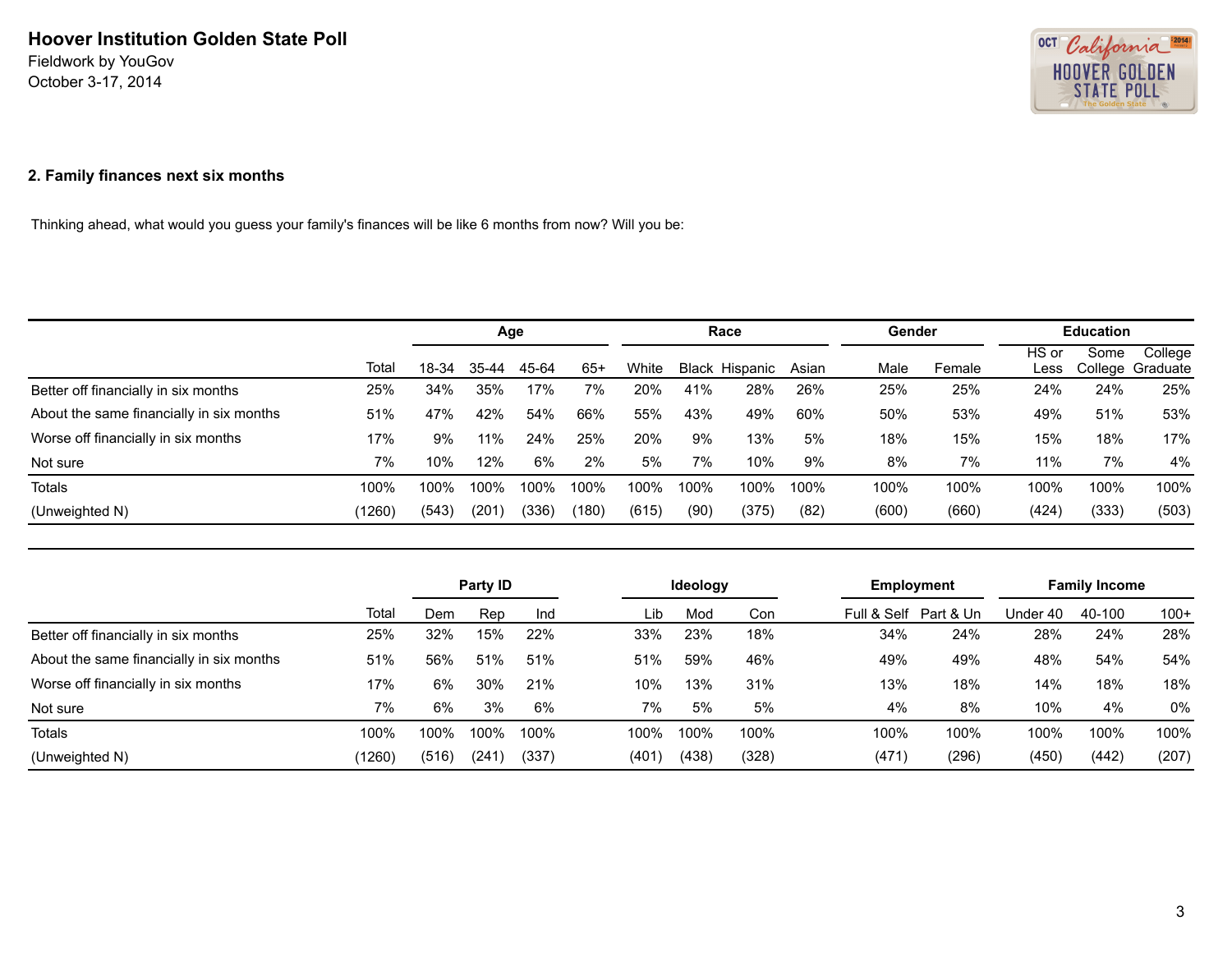

## **3. Confidence in job mobility**

If you left your current job, how confident are you that you could find a new job in California in the next 6 months that pays as much as you are making now? Are you:

|                      |       |       | Age       |       |       |       |      | Race                  |       | Gender |        |               | <b>Education</b> |                             |
|----------------------|-------|-------|-----------|-------|-------|-------|------|-----------------------|-------|--------|--------|---------------|------------------|-----------------------------|
|                      | Total | 18-34 | $35 - 44$ | 45-64 | $65+$ | White |      | <b>Black Hispanic</b> | Asian | Male   | Female | HS or<br>Less | Some             | College<br>College Graduate |
| Very confident       | 18%   | 25%   | 22%       | 9%    | 9%    | 14%   | 29%  | 26%                   | 9%    | 19%    | 15%    | 19%           | 19%              | 17%                         |
| Somewhat confident   | 28%   | 37%   | 30%       | 19%   | 21%   | 29%   | 32%  | 30%                   | 34%   | 27%    | 29%    | 34%           | 23%              | 27%                         |
| Somewhat unconfident | 20%   | 18%   | 23%       | 21%   | 13%   | 19%   | 22%  | 21%                   | 26%   | 18%    | 24%    | 21%           | 27%              | 17%                         |
| Not at all confident | 29%   | 15%   | 21%       | 45%   | 58%   | 34%   | 14%  | 17%                   | 24%   | 30%    | 29%    | 22%           | 29%              | 33%                         |
| Not sure             | 5%    | 4%    | 4%        | 6%    | 0%    | 4%    | 3%   | 5%                    | 7%    | 6%     | 3%     | 5%            | 2%               | 6%                          |
| <b>Totals</b>        | 100%  | 100%  | 100%      | 100%  | 100%  | 100%  | 100% | 100%                  | 100%  | 100%   | 100%   | 100%          | 100%             | 100%                        |
| (Unweighted N)       | (618) | (271) | 135)      | (189) | (23)  | (308) | (36) | (178)                 | (45)  | (334)  | (284)  | (153)         | (132)            | (333)                       |

|                      |       |      | Party ID |       |       | Ideology |       | <b>Employment</b> |       |          | <b>Family Income</b> |        |
|----------------------|-------|------|----------|-------|-------|----------|-------|-------------------|-------|----------|----------------------|--------|
|                      | Total | Dem  | Rep      | Ind   | Lib   | Mod      | Con   | Full & Self       | Part  | Under 40 | 40-100               | $100+$ |
| Very confident       | 18%   | 22%  | 18%      | 12%   | 22%   | 13%      | 17%   | 19%               | 12%   | 20%      | 17%                  | 19%    |
| Somewhat confident   | 28%   | 32%  | 19%      | 27%   | 31%   | 32%      | 18%   | 29%               | 27%   | 33%      | 26%                  | 30%    |
| Somewhat unconfident | 20%   | 21%  | 18%      | 24%   | 18%   | 22%      | 22%   | 17%               | 31%   | 25%      | 18%                  | 16%    |
| Not at all confident | 29%   | 22%  | 39%      | 31%   | 24%   | 30%      | 38%   | 30%               | 27%   | 20%      | 34%                  | 31%    |
| Not sure             | 5%    | 3%   | 7%       | 6%    | 6%    | 3%       | 5%    | 5%                | 3%    | 2%       | 6%                   | 3%     |
| Totals               | 100%  | 100% | 100%     | 100%  | 100%  | 100%     | 100%  | 100%              | 100%  | 100%     | 100%                 | 100%   |
| (Unweighted N)       | (618) | 281) | (109)    | (163) | (223) | (215)    | (149) | (476)             | (142) | (167)    | 257                  | (137)  |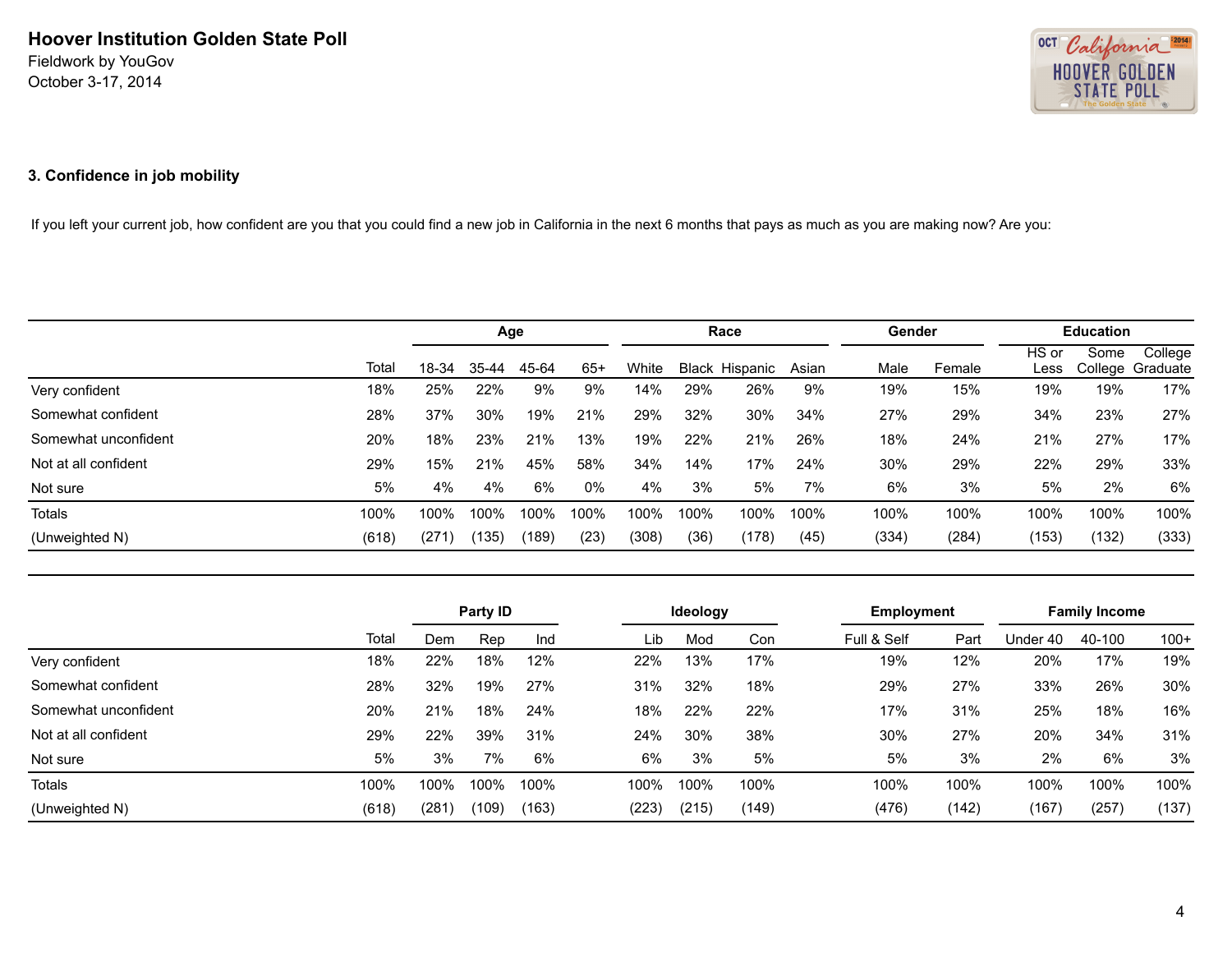

## **4. Gubernatorial vote preference** *Self-reported registered voters*

Who will you vote for in the November election for Governor of California?

|                                                 |        |       | Age   |       |       |       |      | Race                  |       | Gender |        |               | <b>Education</b> |                             |
|-------------------------------------------------|--------|-------|-------|-------|-------|-------|------|-----------------------|-------|--------|--------|---------------|------------------|-----------------------------|
|                                                 | Total  | 18-34 | 35-44 | 45-64 | $65+$ | White |      | <b>Black Hispanic</b> | Asian | Male   | Female | HS or<br>Less | Some             | College<br>College Graduate |
| Governor of California Jerry Brown, Democrat    | 48%    | 49%   | 56%   | 45%   | 46%   | 43%   | 71%  | 49%                   | 57%   | 44%    | 52%    | 44%           | 42%              | 54%                         |
| Businessman Neel Kashkari, Republican           | 31%    | 19%   | 21%   | 41%   | 43%   | 40%   | 10%  | 24%                   | 12%   | 36%    | 26%    | 29%           | 31%              | 33%                         |
| Other                                           | 3%     | 3%    | 3%    | 4%    | 0%    | 3%    | 5%   | 1%                    | 2%    | 4%     | 2%     | 3%            | 3%               | 3%                          |
| Not sure                                        | 16%    | 24%   | 17%   | 11%   | 11%   | 13%   | 11%  | 22%                   | 27%   | 14%    | 18%    | 22%           | 20%              | 10%                         |
| I don't intend to vote in the November election | 2%     | 6%    | 3%    | 1%    | 0%    | 2%    | 3%   | 3%                    | 2%    | 2%     | 3%     | 3%            | 5%               | 1%                          |
| Totals                                          | 100%   | 100%  | 100%  | 100%  | 100%  | 100%  | 100% | 100%                  | 100%  | 100%   | 100%   | 100%          | 100%             | 100%                        |
| (Unweighted N)                                  | (1065) | (410) | (172  | (311) | (172) | (569) | (81) | (266)                 | (66)  | (519)  | (546)  | (312)         | (271)            | (482)                       |

|                                                 |        |       | <b>Party ID</b> |       |       | ldeology |       | <b>Interest in News</b> |                     |          | <b>Family Income</b> |        |
|-------------------------------------------------|--------|-------|-----------------|-------|-------|----------|-------|-------------------------|---------------------|----------|----------------------|--------|
|                                                 | Total  | Dem   | Rep             | Ind   | Lib   | Mod      | Con   |                         | Most time Some or < | Under 40 | 40-100               | $100+$ |
| Governor of California Jerry Brown, Democrat    | 48%    | 83%   | 9%              | 35%   | 84%   | 46%      | 14%   | 48%                     | 48%                 | 51%      | 48%                  | 52%    |
| Businessman Neel Kashkari, Republican           | 31%    | 5%    | 77%             | 32%   | 5%    | 24%      | 70%   | 41%                     | 19%                 | 23%      | 34%                  | 38%    |
| Other                                           | 3%     | $1\%$ | 1%              | 5%    | 3%    | 2%       | 4%    | 4%                      | 2%                  | 4%       | 1%                   | 2%     |
| Not sure                                        | 16%    | 9%    | 13%             | 24%   | 7%    | 26%      | 10%   | 7%                      | 27%                 | 19%      | 16%                  | 7%     |
| I don't intend to vote in the November election | 2%     | $1\%$ | 1%              | 4%    | 2%    | 1%       | 2%    | 0%                      | 5%                  | 4%       | 2%                   | 2%     |
| Totals                                          | 100%   | 100%  | 100%            | 100%  | 100%  | 100%     | 100%  | 100%                    | 100%                | 100%     | 100%                 | 100%   |
| (Unweighted N)                                  | (1065) | (470) | (225)           | (268) | (356) | (381     | (289) | (547)                   | (503)               | (348)    | (395)                | (200)  |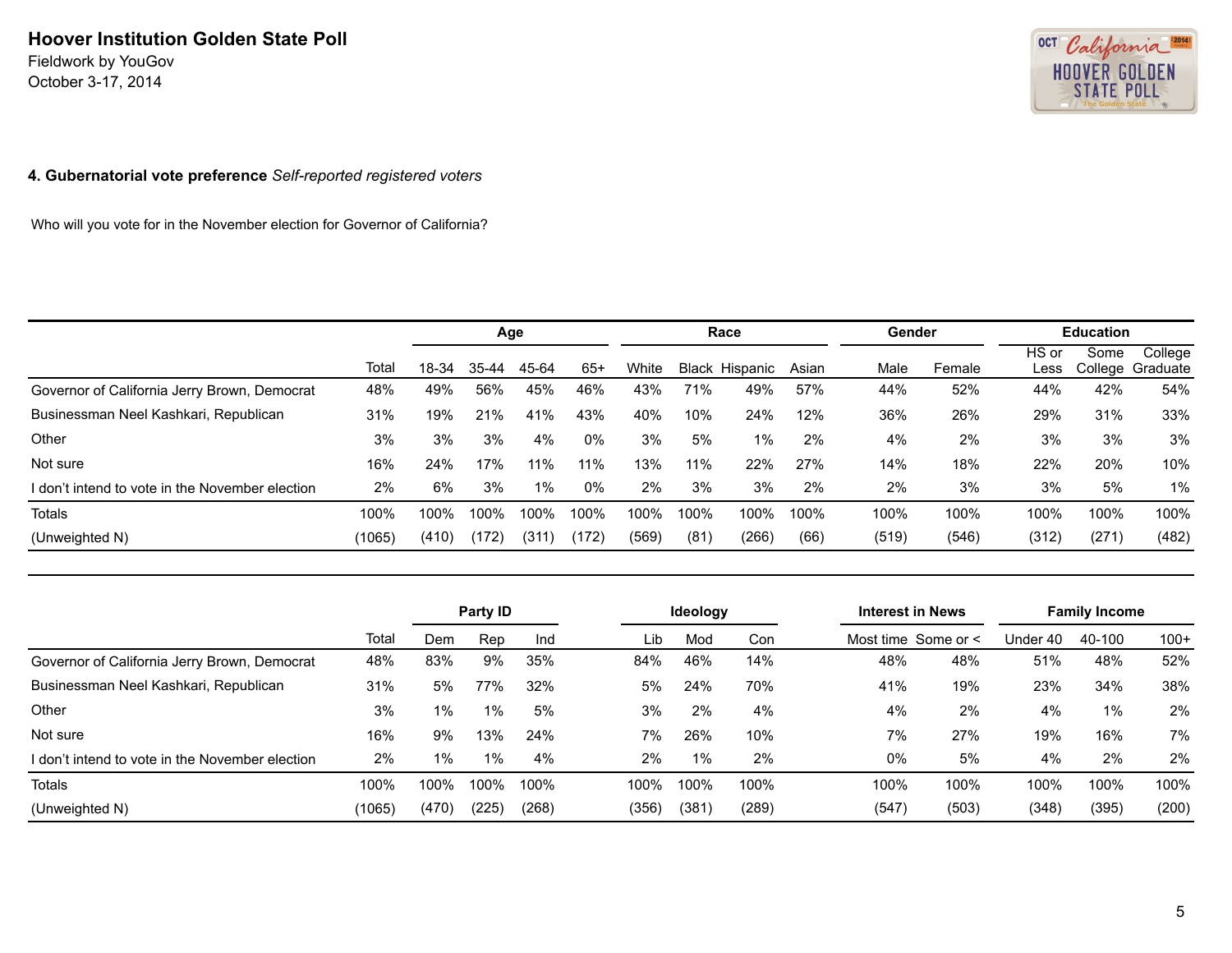Fieldwork by YouGov October 3-17, 2014



## **5. Strength of support for Governor Jerry Brown** *Self-reported registered voters*

How sure are you about your plans to vote for Jerry Brown?

*Asked of respondents who selected Governor Jerry Brown as their preferred candidate in the November election*

|                                                  |       |       | Age   |       |       |       |      | Race                  |       | Gender |        |               | <b>Education</b> |                             |
|--------------------------------------------------|-------|-------|-------|-------|-------|-------|------|-----------------------|-------|--------|--------|---------------|------------------|-----------------------------|
|                                                  | Total | 18-34 | 35-44 | 45-64 | $65+$ | White |      | <b>Black Hispanic</b> | Asian | Male   | Female | HS or<br>Less | Some             | College<br>College Graduate |
| Definitely vote for Brown. My mind is made up.   | 72%   | 61%   | 58%   | 79%   | 91%   | 77%   | 59%  | 67%                   | 48%   | 68%    | 75%    | 68%           | 68%              | 75%                         |
| Probably vote for Brown but could change my mind | 16%   | 21%   | 24%   | 13%   | 6%    | 13%   | 22%  | 20%                   | 20%   | 20%    | 12%    | 16%           | 21%              | 14%                         |
| Leaning toward voting for Brown                  | 12%   | 19%   | 18%   | 8%    | 3%    | 10%   | 19%  | 14%                   | 32%   | 12%    | 13%    | 16%           | 11%              | 11%                         |
| Totals                                           | 100%  | 100%  | 100%  | 100%  | 100%  | 100%  | 100% | 100%                  | 100%  | 100%   | 100%   | 100%          | 100%             | 100%                        |
| (Unweighted N)                                   | (513) | (204) | (86)  | (141) | (82)  | (248) | (56) | (134)                 | (38)  | (237)  | (276)  | (138)         | (106)            | (269)                       |

|                                                  |       |       | Party ID |      |       |     | <b>Ideology</b> |      |       | <b>Interest in News</b> |          | <b>Family Income</b> |        |
|--------------------------------------------------|-------|-------|----------|------|-------|-----|-----------------|------|-------|-------------------------|----------|----------------------|--------|
|                                                  | Total | Dem   | Rep      | Ind  |       | Lib | Mod             | Con  |       | Most time Some or <     | Under 40 | 40-100               | $100+$ |
| Definitely vote for Brown. My mind is made up.   | 72%   | 76%   | 44%      | 65%  |       | 76% | 70%             | 51%  | 80%   | 61%                     | 71%      | 67%                  | 81%    |
| Probably vote for Brown but could change my mind | 16%   | 13%   | 39%      | 21%  |       | 13% | 16%             | 35%  | 10%   | 25%                     | 16%      | 19%                  | 11%    |
| Learning toward voting for Brown                 | 12%   | 11%   | 18%      | 15%  |       | 11% | 14%             | 14%  | 10%   | 14%                     | 14%      | 14%                  | 8%     |
| Totals                                           | 100%  | 100%  | 100%     | 100% | 100%  |     | 100%            | 100% | 100%  | 100%                    | 100%     | 100%                 | 100%   |
| (Unweighted N)                                   | (513) | (384) | (18)     | (91) | (288) |     | (170            | (46) | (266) | (244)                   | 169)     | (190                 | (107)  |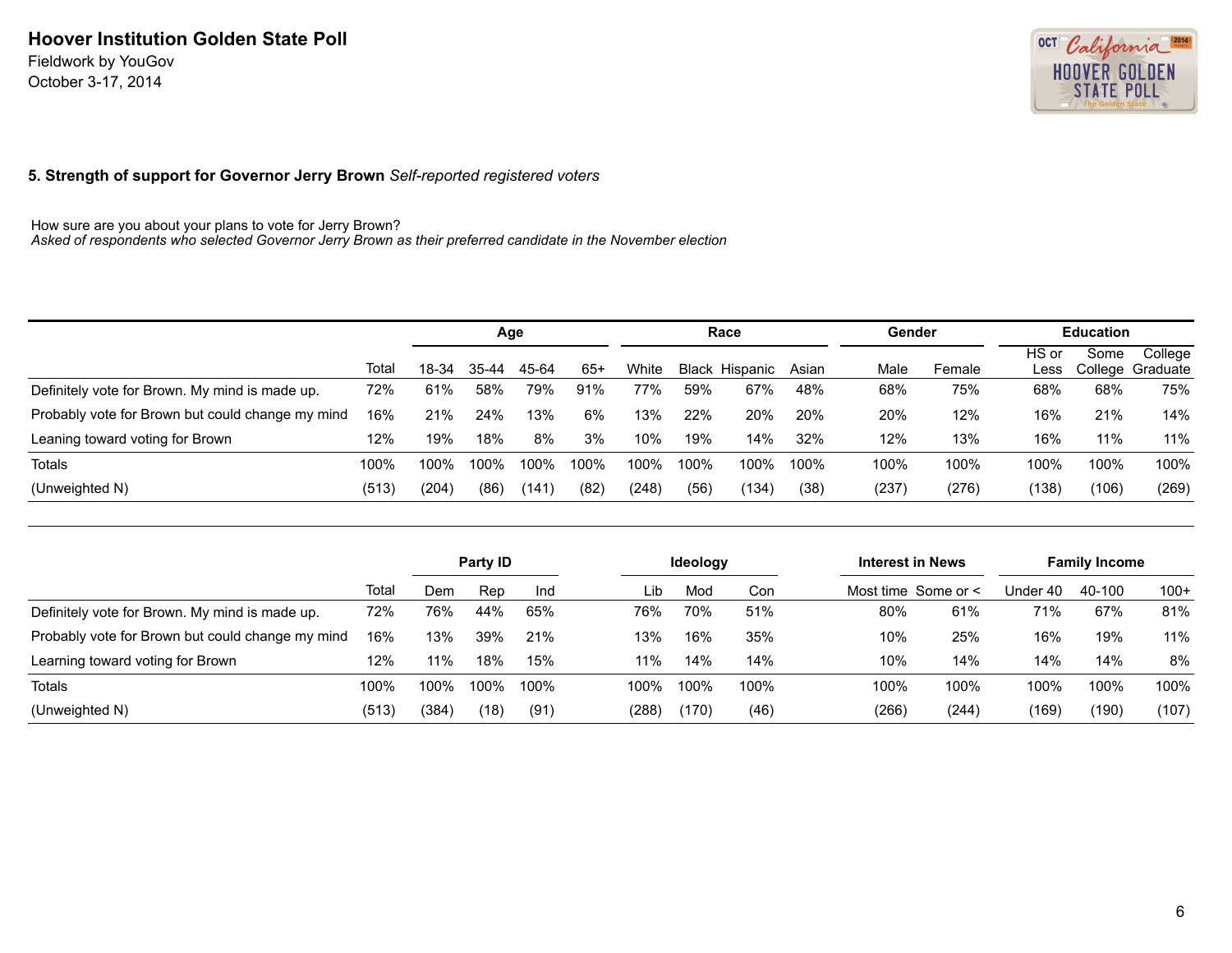

## **6. Reason for supporting Brown** *Self-reported registered voters*

Would you say that you are mostly voting for Jerry Brown or against Neel Kashkari? *Asked of respondents who selected Governor Jerry Brown as their preferred candidate in the November election*

|                                         |       |       | Age   |       |       |       |      | Race                  |       | <b>Gender</b> |        |               | <b>Education</b> |                             |
|-----------------------------------------|-------|-------|-------|-------|-------|-------|------|-----------------------|-------|---------------|--------|---------------|------------------|-----------------------------|
|                                         | Total | 18-34 | 35-44 | 45-64 | $65+$ | White |      | <b>Black Hispanic</b> | Asian | Male          | Female | HS or<br>Less | Some             | College<br>College Graduate |
| I'm mostly voting for Jerry Brown       | 87%   | 84%   | 87%   | 86%   | 95%   | 90%   | 81%  | 88%                   | 88%   | 87%           | 87%    | 88%           | 87%              | 87%                         |
| I'm mostly voting against Neel Kashkari | 8%    | 12%   | $4\%$ | 10%   | 4%    | 8%    | 15%  | 7%                    | 6%    | 8%            | 9%     | 9%            | 6%               | 9%                          |
| Not sure                                | 5%    | 4%    | 9%    | 4%    | 1%    | 2%    | 4%   | 5%                    | 5%    | 5%            | 4%     | 4%            | 7%               | 4%                          |
| Totals                                  | 100%  | 100%  | 100%  | 100%  | 100%  | 100%  | 100% | 100%                  | 100%  | 100%          | 100%   | 100%          | 100%             | 100%                        |
| (Unweighted N)                          | (512) | (204) | (86)  | (138) | (84)  | (248) | (56) | (133)                 | (38)  | (235)         | (277)  | 137)          | (106)            | (269)                       |

|                                         |       |      | Party ID |      |       | Ideology |      |       | <b>Interest in News</b> |          | <b>Family Income</b> |        |
|-----------------------------------------|-------|------|----------|------|-------|----------|------|-------|-------------------------|----------|----------------------|--------|
|                                         | Total | Dem  | Rep      | Ind  | Lib   | Mod      | Con  |       | Most time Some or <     | Under 40 | 40-100               | $100+$ |
| I'm mostly voting for Jerry Brown       | 87%   | 90%  | 64%      | 83%  | 87%   | 88%      | 82%  | 92%   | 81%                     | 89%      | 89%                  | 87%    |
| I'm mostly voting against Neel Kashkari | 8%    | 7%   | 11%      | 14%  | 9%    | 8%       | 8%   | 5%    | 13%                     | 9%       | 8%                   | 8%     |
| Not sure                                | 5%    | 4%   | 25%      | 3%   | 4%    | 4%       | 11%  | 4%    | 6%                      | 2%       | 3%                   | 5%     |
| <b>Totals</b>                           | 100%  | 100% | 100%     | 100% | 100%  | 100%     | 100% | 100%  | 100%                    | 100%     | 100%                 | 100%   |
| (Unweighted N)                          | (512) | (381 | (19)     | (91) | (288) | (169)    | (46) | (265) | (244)                   | 167'     | 190)                 | (107)  |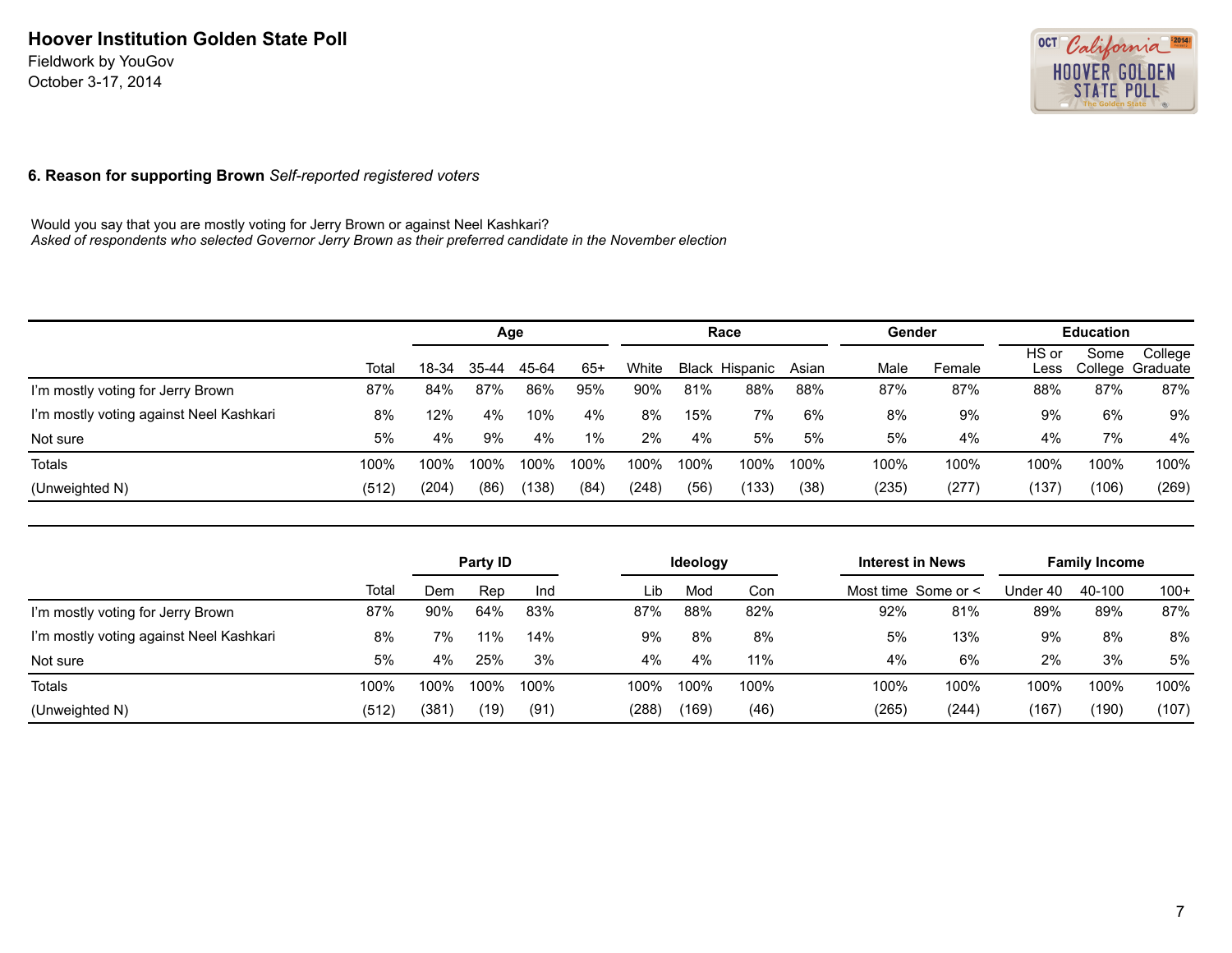Fieldwork by YouGov October 3-17, 2014



#### **7. Strength of support for Neel Kashkari** *Self-reported registered voters*

How sure are you about your plans to vote for Neel Kashkari?

*Asked of respondents who selected Neel Kashkari as their preferred candidate in the November election*

|                                                   |       |       | Age   |       |       |       |      | Race                  |       | Gender |        |               | <b>Education</b> |                             |
|---------------------------------------------------|-------|-------|-------|-------|-------|-------|------|-----------------------|-------|--------|--------|---------------|------------------|-----------------------------|
|                                                   | Total | 18-34 | 35-44 | 45-64 | $65+$ | White |      | <b>Black Hispanic</b> | Asian | Male   | Female | HS or<br>Less | Some             | College<br>College Graduate |
| Definitely vote for Kashkari. My mind is made up. | 69%   | 56%   | 63%   | 70%   | 77%   | 70%   | 31%  | 82%                   | 34%   | 75%    | 60%    | 76%           | 71%              | 64%                         |
| Probably vote for Kashkari but could change mind  | 18%   | 20%   | 23%   | 17%   | 14%   | 18%   | 13%  | 9%                    | 66%   | 14%    | 23%    | 9%            | 16%              | 23%                         |
| Leaning toward voting for Kashkari                | 14%   | 24%   | 14%   | 12%   | 9%    | 11%   | 56%  | 9%                    | $0\%$ | 11%    | 17%    | 15%           | 13%              | 13%                         |
| Totals                                            | 100%  | 100%  | 100%  | 100%  | 100%  | 100%  | 100% | 100%                  | 100%  | 100%   | 100%   | 100%          | 100%             | 100%                        |
| (Unweighted N)                                    | (300) | (63)  | (38)  | 127)  | (72)  | (208) | (6)  | (55)                  | (8)   | (173)  | (127)  | (82)          | (79)             | (139)                       |

|                                                   |       |      | Party ID |      |      | <b>Ideology</b> |       |       | <b>Interest in News</b> |          | <b>Family Income</b> |        |
|---------------------------------------------------|-------|------|----------|------|------|-----------------|-------|-------|-------------------------|----------|----------------------|--------|
|                                                   | Total | Dem  | Rep      | Ind  | Lib  | Mod             | Con   |       | Most time Some or <     | Under 40 | 40-100               | $100+$ |
| Definitely vote for Kashkari. My mind is made up. | 69%   | 62%  | 73%      | 62%  | 60%  | 52%             | 77%   | 75%   | 48%                     | 53%      | 74%                  | 77%    |
| Probably vote for Kashkari but could change mind  | 18%   | 15%  | 15%      | 21%  | 14%  | 25%             | 15%   | 13%   | 31%                     | 24%      | 14%                  | 15%    |
| Learning toward voting for Kashkari               | 14%   | 24%  | 12%      | 17%  | 26%  | 23%             | 9%    | 11%   | 21%                     | 24%      | 12%                  | 8%     |
| Totals                                            | 100%  | 00%ا | 100%     | 100% | 100% | 100%            | 100%  | 100%  | 100%                    | 100%     | 100%                 | 100%   |
| (Unweighted N)                                    | (300) | (23) | .175)    | (77) | (15) | (91)            | (194) | (217) | (82)                    | (75)     | (117)                | (66)   |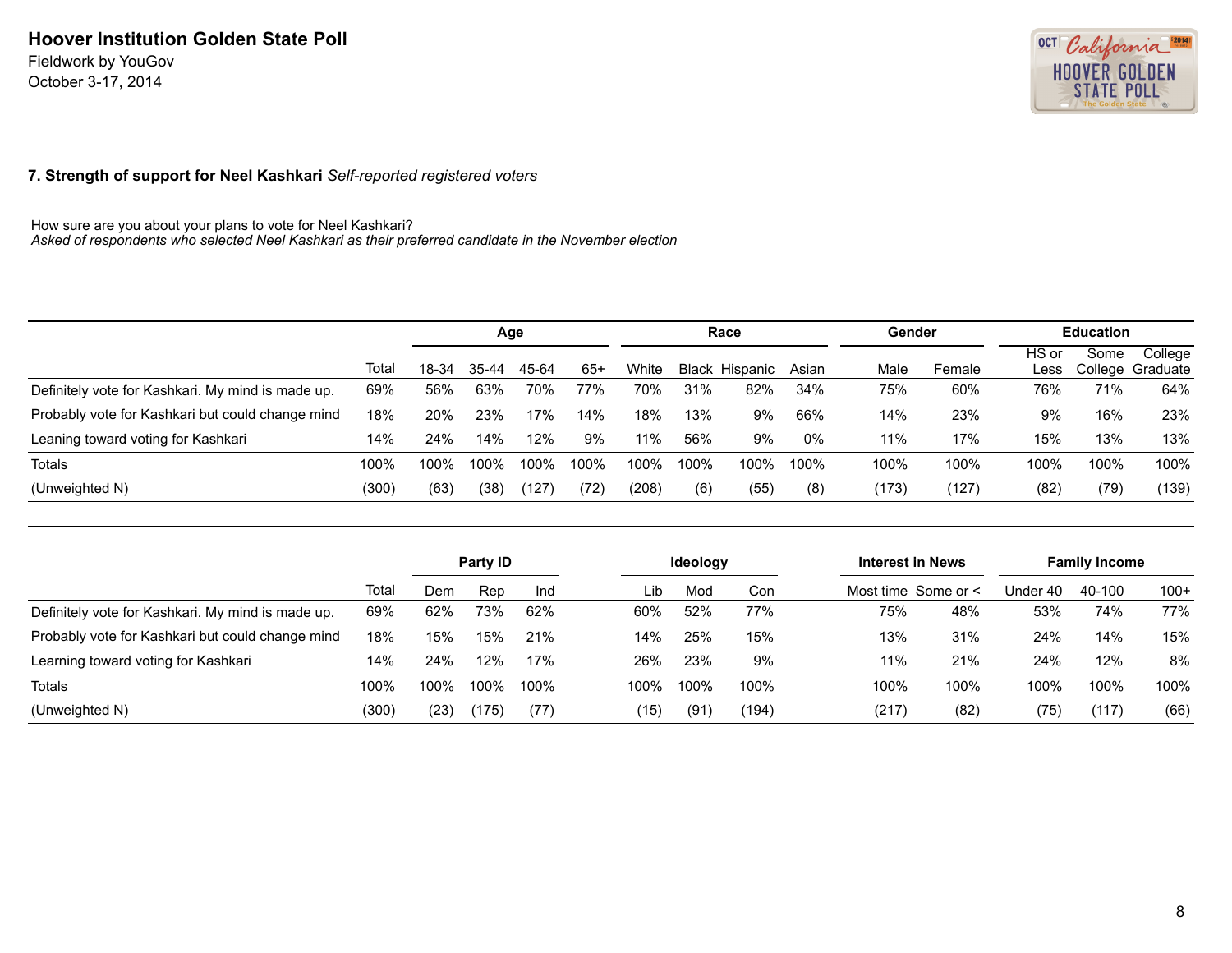

## **8. Reason for supporting Kashkari** *Self-reported registered voters*

Would you say that you are mostly voting for Neel Kashkari or against Jerry Brown? *Asked of respondents who selected Kashkari as their preferred candidate in the November election*

|                                                |       |       | Age   |       |      |       |       | Race           |       | Gender |        |               | <b>Education</b> |                             |
|------------------------------------------------|-------|-------|-------|-------|------|-------|-------|----------------|-------|--------|--------|---------------|------------------|-----------------------------|
|                                                | Total | 18-34 | 35-44 | 45-64 | 65+  | White |       | Black Hispanic | Asian | Male   | Female | HS or<br>Less | Some             | College<br>College Graduate |
| I'm mostly voting for Neel Kashkari            | 29%   | 43%   | 51%   | 22%   | 24%  | 24%   | 100%  | 33%            | 50%   | 28%    | 32%    | 23%           | 27%              | 33%                         |
| I'm mostly voting against Governor Jerry Brown | 69%   | 52%   | 49%   | 78%   | 74%  | 74%   | $0\%$ | 67%            | 50%   | 71%    | 67%    | 75%           | 69%              | 66%                         |
| Not sure                                       | 2%    | 5%    | 0%    | 1%    | 2%   | 2%    | $0\%$ | 0%             | 0%    | 2%     | $1\%$  | 1%            | 4%               | 1%                          |
| <b>Totals</b>                                  | 100%  | 100%  | 100%  | 100%  | 100% | 100%  | 100%  | 100%           | 100%  | 100%   | 100%   | 100%          | 100%             | 100%                        |
| (Unweighted N)                                 | (300) | (64)  | (38)  | 126)  | ′72) | (207) | (6)   | (56)           | (8)   | (172)  | (128)  | (83)          | (78)             | (139)                       |

|                                                |       |       | Party ID |      |       | Ideology |       |       | <b>Interest in News</b> |          | <b>Family Income</b> |      |
|------------------------------------------------|-------|-------|----------|------|-------|----------|-------|-------|-------------------------|----------|----------------------|------|
|                                                | Total | Dem   | Rep      | Ind  | ∟ib   | Mod      | Con   |       | Most time Some or <     | Under 40 | 40-100               | 100+ |
| I'm mostly voting for Neel Kashkari            | 29%   | 61%   | 29%      | 25%  | 50%   | 34%      | 26%   | 29%   | 31%                     | 39%      | 26%                  | 33%  |
| I'm mostly voting against Governor Jerry Brown | 69%   | 39%   | 70%      | 71%  | 50%   | 64%      | 73%   | 70%   | 67%                     | 56%      | 73%                  | 67%  |
| Not sure                                       | 2%    | $0\%$ | 1%       | 3%   | $0\%$ | 2%       | 2%    | 1%    | 2%                      | 5%       | $1\%$                | 0%   |
| <b>Totals</b>                                  | 100%  | 100%  | 100%     | 100% | 100%  | 100%     | 100%  | 100%  | 100%                    | 100%     | 100%                 | 100% |
| (Unweighted N)                                 | (300) | (23)  | (175     | (77) | (15)  | (92)     | (195) | (216) | (83)                    | (74)     | (118)                | (66) |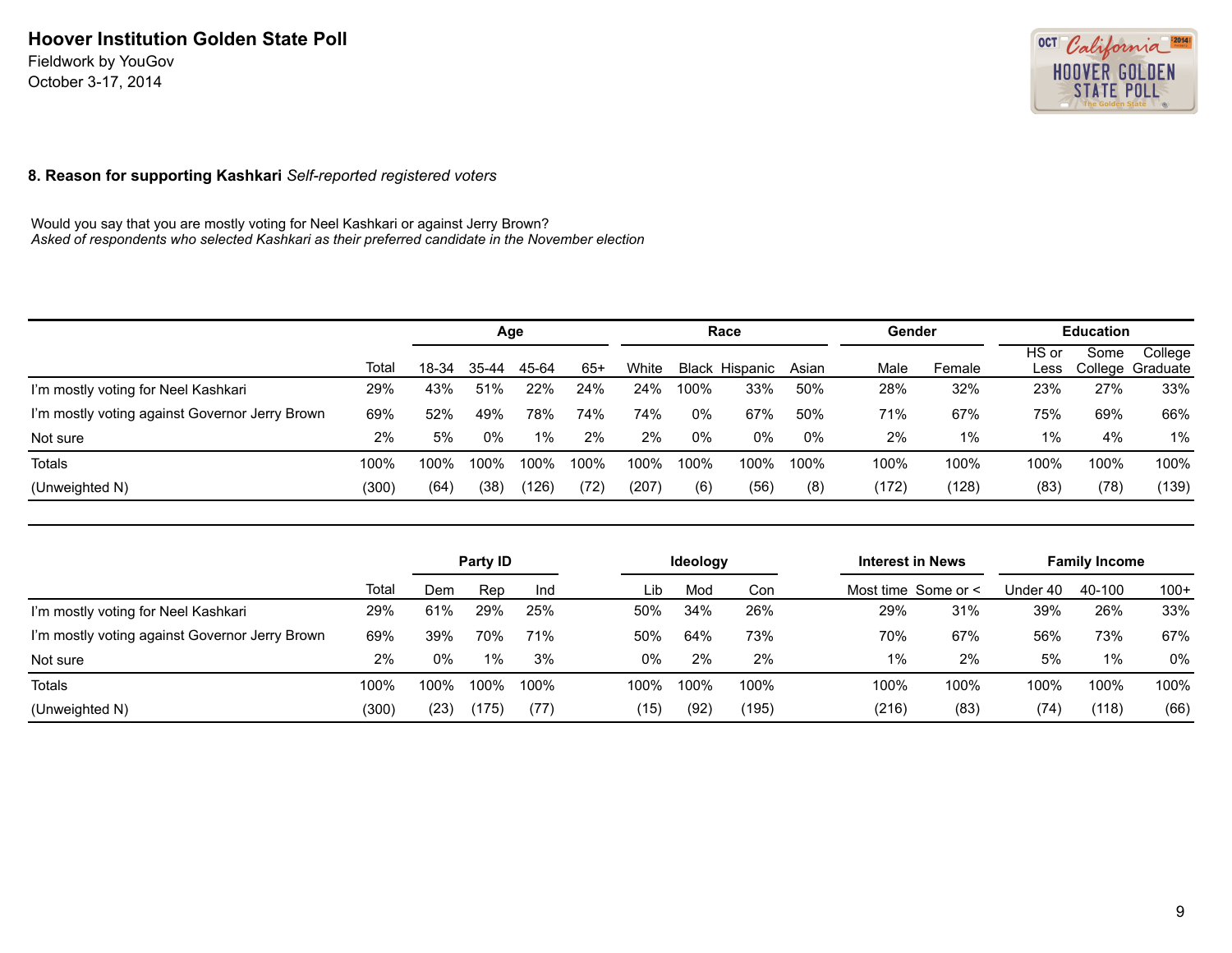

#### **9. California: Better or worse than one year ago**

Would you say that things in California are better or worse than they were one year ago? Have things…

|                     |        |       |       | Age   |       |       |      | Race                  |       | Gender |        |               | <b>Education</b> |                             |
|---------------------|--------|-------|-------|-------|-------|-------|------|-----------------------|-------|--------|--------|---------------|------------------|-----------------------------|
|                     | Total  | 18-34 | 35-44 | 45-64 | $65+$ | White |      | <b>Black Hispanic</b> | Asian | Male   | Female | HS or<br>Less | Some             | College<br>College Graduate |
| Become a lot worse  | 12%    | 8%    | 8%    | 17%   | 15%   | 11%   | 5%   | 16%                   | 8%    | 11%    | 14%    | 14%           | 14%              | 10%                         |
| Become worse        | 22%    | 21%   | 17%   | 22%   | 31%   | 27%   | 16%  | 17%                   | 12%   | 23%    | 21%    | 21%           | 21%              | 24%                         |
| Stayed the same     | 27%    | 32%   | 37%   | 24%   | 16%   | 26%   | 33%  | 29%                   | 34%   | 26%    | 29%    | 27%           | 34%              | 24%                         |
| Become better       | 28%    | 26%   | 24%   | 30%   | 33%   | 29%   | 34%  | 27%                   | 32%   | 29%    | 28%    | 26%           | 24%              | 33%                         |
| Become a lot better | 7%     | 7%    | 12%   | 5%    | 5%    | 6%    | 10%  | 6%                    | 11%   | 9%     | 5%     | 6%            | 4%               | 9%                          |
| Not sure            | 3%     | 6%    | 3%    | 2%    | $1\%$ | 2%    | 3%   | 5%                    | 4%    | 4%     | 3%     | 6%            | 4%               | 1%                          |
| <b>Totals</b>       | 100%   | 100%  | 100%  | 100%  | 100%  | 100%  | 100% | 100%                  | 100%  | 100%   | 100%   | 100%          | 100%             | 100%                        |
| (Unweighted N)      | (1047) | (420) | 165)  | (296) | (166) | (531) | (81) | (289)                 | (67)  | (502)  | (545)  | (324)         | (264)            | (459)                       |

|                     |        |       | Party ID |       |       | <b>Ideology</b> |       |       | <b>Interest in News</b> |          | <b>Family Income</b> |        |
|---------------------|--------|-------|----------|-------|-------|-----------------|-------|-------|-------------------------|----------|----------------------|--------|
|                     | Total  | Dem   | Rep      | Ind   | Lib   | Mod             | Con   |       | Most time Some or <     | Under 40 | 40-100               | $100+$ |
| Become a lot worse  | 12%    | 3%    | 23%      | 15%   | 5%    | 6%              | 27%   | 15%   | 10%                     | 11%      | 11%                  | 11%    |
| Become worse        | 22%    | 9%    | 40%      | 28%   | 9%    | 18%             | 42%   | 24%   | 20%                     | 21%      | 23%                  | 22%    |
| Stayed the same     | 27%    | 28%   | 21%      | 31%   | 27%   | 34%             | 15%   | 20%   | 37%                     | 33%      | 28%                  | 18%    |
| Become better       | 28%    | 44%   | 12%      | 19%   | 41%   | 34%             | 11%   | 31%   | 26%                     | 24%      | 27%                  | 41%    |
| Become a lot better | 7%     | 13%   | 2%       | 3%    | 14%   | 5%              | 3%    | 9%    | 3%                      | 6%       | 8%                   | 9%     |
| Not sure            | 3%     | 2%    | 2%       | 5%    | 4%    | 3%              | 2%    | 1%    | 4%                      | 5%       | 3%                   | $0\%$  |
| <b>Totals</b>       | 100%   | 100%  | 100%     | 100%  | 100%  | 100%            | 100%  | 100%  | 100%                    | 100%     | 100%                 | 100%   |
| (Unweighted N)      | (1047) | (469) | (215)    | (256) | (351) | (364)           | (278) | (516) | (505)                   | (354)    | (372)                | (191)  |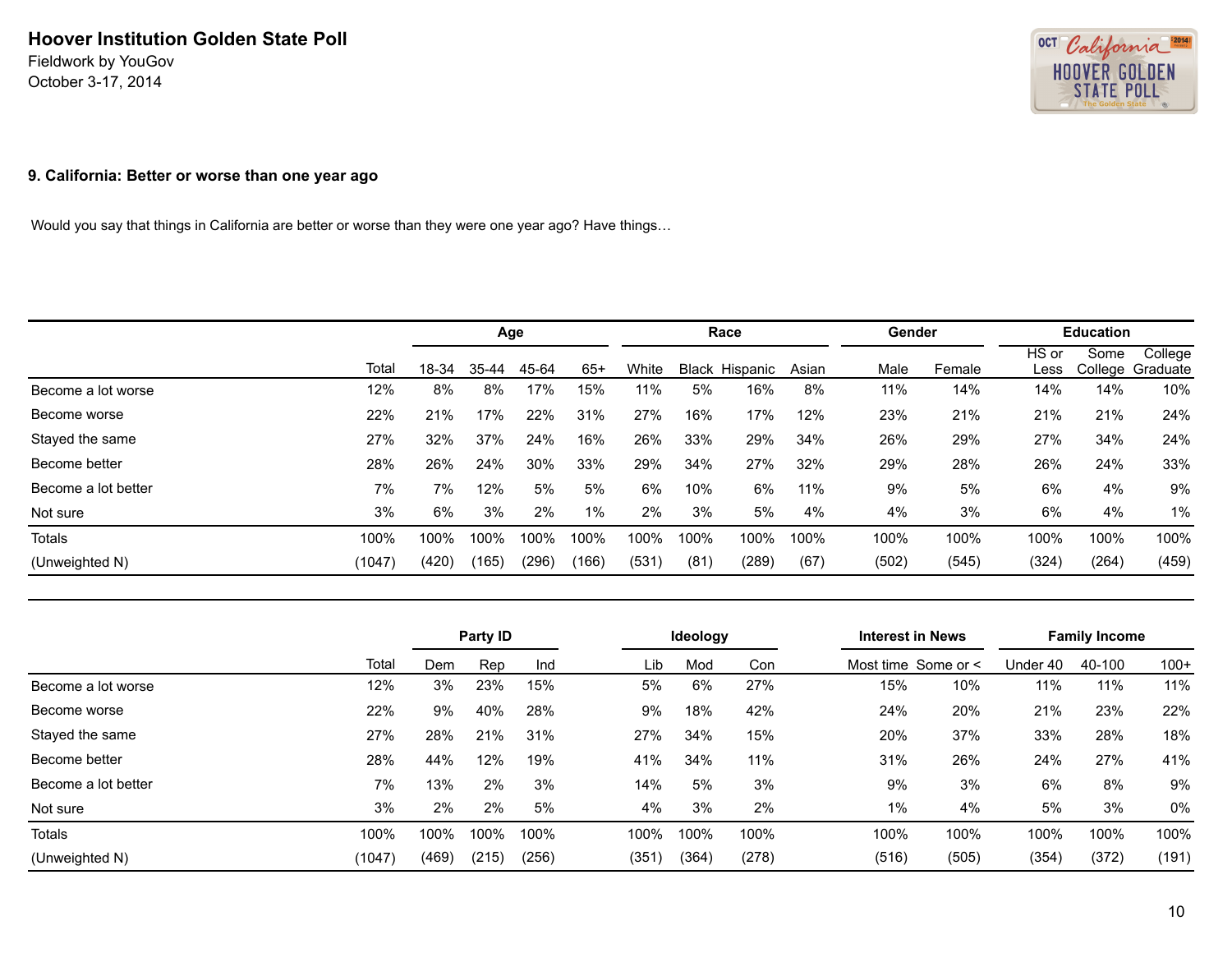

## **10. Top priority for governor of California**

Thinking about the following issues facing California, which one do you think should be the highest priority for the Governor of California in 2015? *Asked of respondents who plan to vote in the November election and chose either Brown or Kashkari as their preferred candidate*

|                                                     |       |       |       | Age   |       |       |      | Race                  |       | Gender |        |               | <b>Education</b> |                             |
|-----------------------------------------------------|-------|-------|-------|-------|-------|-------|------|-----------------------|-------|--------|--------|---------------|------------------|-----------------------------|
| % responding issue should be top priority           | Total | 18-34 | 35-44 | 45-64 | $65+$ | White |      | <b>Black Hispanic</b> | Asian | Male   | Female | HS or<br>Less | Some             | College<br>College Graduate |
| Strengthening the state's economy                   | 43%   | 37%   | 45%   | 46%   | 43%   | 42%   | 56%  | 48%                   | 35%   | 46%    | 40%    | 45%           | 39%              | 44%                         |
| Balancing the state's budget                        | 17%   | 21%   | 18%   | 14%   | 18%   | 16%   | 10%  | 17%                   | 34%   | 18%    | 17%    | 20%           | 23%              | 13%                         |
| Improving the state's public education system       | 16%   | 20%   | 14%   | 14%   | 13%   | 17%   | 11%  | 14%                   | 12%   | 12%    | 19%    | 10%           | 13%              | 20%                         |
| Reducing the state's long-term debt burden          | 10%   | 8%    | 8%    | 11%   | 12%   | 9%    | 13%  | 7%                    | 5%    | 10%    | 10%    | 11%           | 13%              | 8%                          |
| Improving roads, bridges, and public transportation | 7%    | 5%    | 5%    | 10%   | 7%    | 9%    | 6%   | 7%                    | 2%    | 10%    | 5%     | 7%            | 8%               | 7%                          |
| Protecting the environment                          | 6%    | 7%    | 8%    | 5%    | 5%    | 5%    | 3%   | 7%                    | 4%    | 4%     | 8%     | 6%            | 3%               | 8%                          |
| (Unweighted N)                                      | (847) | (291  | 126)  | (272) | (158) | (464) | (62) | (205)                 | (52)  | (428)  | (419)  | (241)         | (190)            | (416)                       |

|                                                     |       |       | Party ID |       |       | Ideology |       | <b>Interest in News</b> |                     |          | <b>Family Income</b> |        |
|-----------------------------------------------------|-------|-------|----------|-------|-------|----------|-------|-------------------------|---------------------|----------|----------------------|--------|
| % responding issue should be top priority           | Total | Dem   | Rep      | Ind   | ∟ib   | Mod      | Con   |                         | Most time Some or < | Under 40 | 40-100               | $100+$ |
| Strengthening the state's economy                   | 43%   | 39%   | 44%      | 52%   | 41%   | 39%      | 51%   | 42%                     | 46%                 | 38%      | 49%                  | 43%    |
| Balancing the state's budget                        | 17%   | 15%   | 24%      | 11%   | 11%   | 18%      | 22%   | 17%                     | 17%                 | 21%      | 16%                  | 9%     |
| Improving the state's public education system       | 16%   | 22%   | 10%      | 12%   | 25%   | 15%      | 6%    | 16%                     | 15%                 | 13%      | 14%                  | 24%    |
| Reducing the state's long-term debt burden          | 10%   | 6%    | 15%      | 12%   | 4%    | 11%      | 15%   | 10%                     | 10%                 | 12%      | 10%                  | 7%     |
| Improving roads, bridges, and public transportation | 7%    | 9%    | 4%       | 9%    | 9%    | 10%      | 2%    | 8%                      | 6%                  | 9%       | 5%                   | 9%     |
| Protecting the environment                          | 6%    | 8%    | 3%       | 5%    | 8%    | 7%       | 2%    | 7%                      | 5%                  | 5%       | 4%                   | 8%     |
|                                                     |       |       |          |       |       |          |       |                         |                     |          |                      |        |
| (Unweighted N)                                      | (847) | (419) | ั198)    | (178) | (309) | (272)    | (250) | (489)                   | (349)               | (261)    | (317)                | (174)  |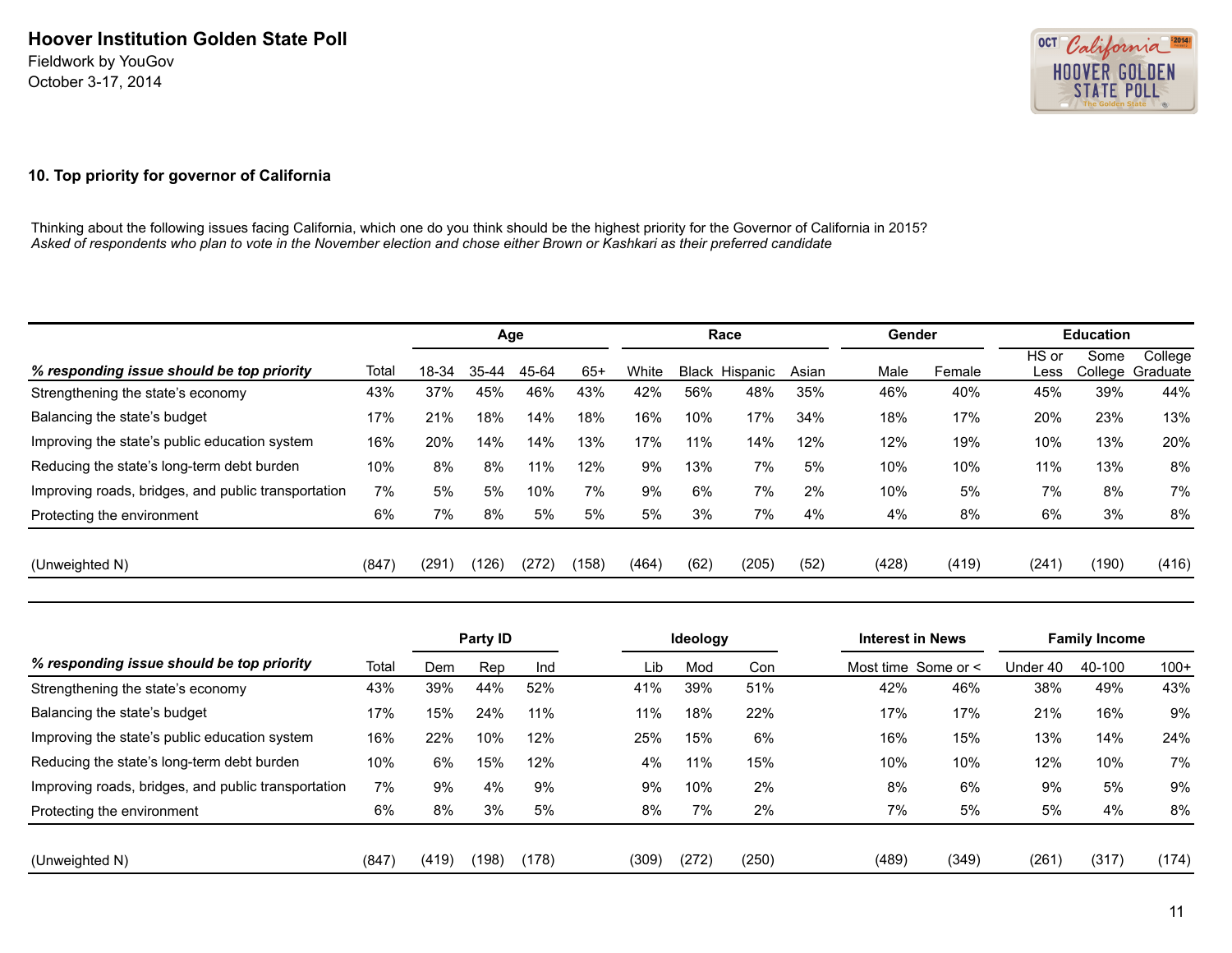

**11. State legislature's job approval** *Self-reported registered voters who plan to vote in the November election*

Overall, how would you rate the job the California state legislature is doing? Would you say that you… *Asked of respondents who plan to vote in the November election and chose either Brown or Kashkari as their preferred candidate*

|                                |       |       |       | Age   |       |       |      | Race                  |       | Gender |        |               | <b>Education</b> |                             |
|--------------------------------|-------|-------|-------|-------|-------|-------|------|-----------------------|-------|--------|--------|---------------|------------------|-----------------------------|
|                                | Total | 18-34 | 35-44 | 45-64 | 65+   | White |      | <b>Black Hispanic</b> | Asian | Male   | Female | HS or<br>Less | Some             | College<br>College Graduate |
| Aprove strongly                | 9%    | 14%   | 14%   | 7%    | 3%    | 9%    | 13%  | 11%                   | 1%    | 9%     | 8%     | 8%            | 7%               | 10%                         |
| Approve somewhat               | 24%   | 24%   | 25%   | 23%   | 27%   | 22%   | 31%  | 26%                   | 28%   | 21%    | 27%    | 26%           | 22%              | 24%                         |
| Neither approve nor disapprove | 25%   | 32%   | 32%   | 22%   | 19%   | 20%   | 35%  | 29%                   | 50%   | 20%    | 31%    | 26%           | 22%              | 26%                         |
| Disapprove somewhat            | 16%   | 21%   | 16%   | 13%   | 16%   | 18%   | 16%  | 12%                   | 16%   | 17%    | 15%    | 15%           | 19%              | 15%                         |
| Disapprove strongly            | 26%   | 10%   | 14%   | 36%   | 36%   | 32%   | 6%   | 22%                   | 6%    | 33%    | 18%    | 25%           | 29%              | 25%                         |
| <b>Totals</b>                  | 100%  | 100%  | 100%  | 100%  | 100%  | 100%  | 100% | 100%                  | 100%  | 100%   | 100%   | 100%          | 100%             | 100%                        |
| (Unweighted N)                 | (813) | (265) | 124)  | (268) | (156) | (456) | (62) | (189)                 | (46)  | (409)  | (404)  | (222)         | (184)            | (407)                       |

|                                |       |       | Party ID |       |       | <b>Ideology</b> |       | <b>Interest in News</b> |       |          | <b>Family Income</b> |        |
|--------------------------------|-------|-------|----------|-------|-------|-----------------|-------|-------------------------|-------|----------|----------------------|--------|
|                                | Total | Dem   | Rep      | Ind   | Lib   | Mod             | Con   | Most time Some or <     |       | Under 40 | 40-100               | $100+$ |
| Aprove strongly                | 9%    | 15%   | 3%       | 4%    | 17%   | 7%              | 3%    | 11%                     | 4%    | 8%       | 7%                   | 13%    |
| Approve somewhat               | 24%   | 40%   | 6%       | 14%   | 36%   | 29%             | 8%    | 24%                     | 25%   | 27%      | 25%                  | 24%    |
| Neither approve nor disapprove | 25%   | 31%   | 14%      | 28%   | 34%   | 29%             | 11%   | 17%                     | 41%   | 33%      | 25%                  | 19%    |
| Disapprove somewhat            | 16%   | 12%   | 20%      | 17%   | 10%   | 19%             | 19%   | 14%                     | 19%   | 19%      | 16%                  | 12%    |
| Disapprove strongly            | 26%   | 3%    | 56%      | 36%   | 4%    | 17%             | 60%   | 34%                     | 11%   | 13%      | 28%                  | 32%    |
| Totals                         | 100%  | 100%  | 100%     | 100%  | 100%  | 100%            | 100%  | 100%                    | 100%  | 100%     | 100%                 | 100%   |
| (Unweighted N)                 | (813) | (405) | 195      | (167) | (304) | (260)           | (240) | (484)                   | (325) | (242)    | (307)                | (174)  |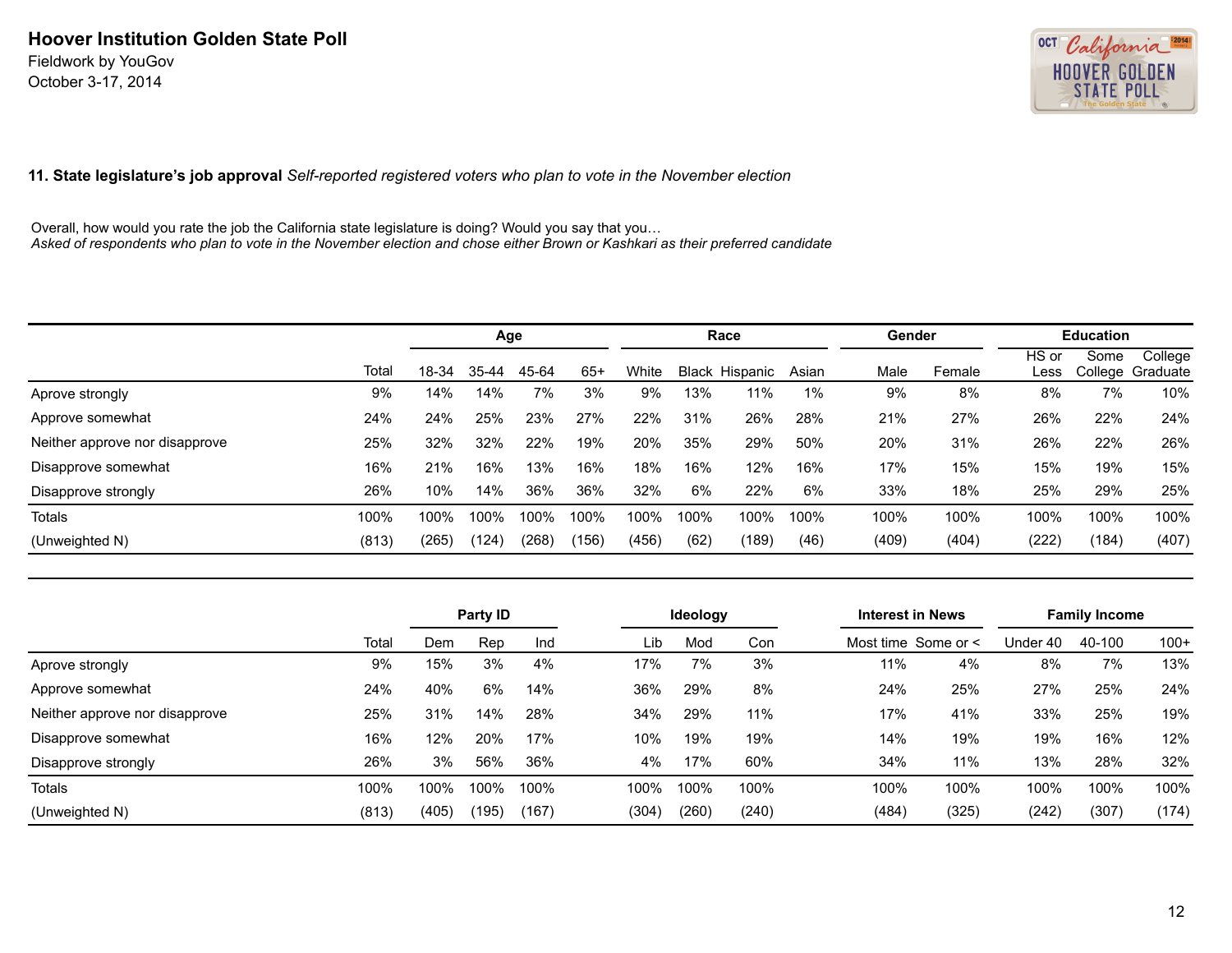

#### **12. Special admissions preferences to California public universities** *Self-reported registered voters who plan to vote in the November election*

In the last legislative session, California legislators proposed an amendment to the California state Constitution that would allow California's public university system to give special admissions preference to some students based on their race, ethnicity, gender, or national origin. This amendment would overturn an existing law, passed by California voters as Proposition 209, which bans such admissions preferences. Do you support this proposed amendment?

|                            |       |       | Age    |       |       |       |      | Race                  |       | Gender |        |               | <b>Education</b> |                             |
|----------------------------|-------|-------|--------|-------|-------|-------|------|-----------------------|-------|--------|--------|---------------|------------------|-----------------------------|
|                            | Total | 18-34 | 35-44  | 45-64 | 65+   | White |      | <b>Black Hispanic</b> | Asian | Male   | Female | HS or<br>Less | Some             | College<br>College Graduate |
| Yes, strongly support      | 12%   | 16%   | 20%    | 8%    | 9%    | 8%    | 29%  | 17%                   | 3%    | 12%    | 12%    | 8%            | 9%               | 15%                         |
| Yes, somewhat support      | 19%   | 23%   | 20%    | 18%   | 12%   | 15%   | 30%  | 19%                   | 30%   | 17%    | 21%    | 18%           | 15%              | 21%                         |
| Neither support nor oppose | 18%   | 20%   | 22%    | 16%   | 16%   | 14%   | 22%  | 22%                   | 35%   | 16%    | 19%    | 23%           | 18%              | 15%                         |
| No, somewhat oppose        | 10%   | 13%   | 7%     | 9%    | 11%   | 11%   | 3%   | 12%                   | 12%   | 8%     | 12%    | 10%           | 12%              | 9%                          |
| No, strongly oppose        | 42%   | 28%   | 31%    | 50%   | 52%   | 53%   | 16%  | 31%                   | 20%   | 47%    | 36%    | 42%           | 47%              | 40%                         |
| <b>Totals</b>              | 100%  | 100%  | $00\%$ | 100%  | 100%  | 100%  | 100% | 100%                  | 100%  | 100%   | 100%   | 100%          | 100%             | 100%                        |
| (Unweighted N)             | (814) | (267) | (124)  | (267) | (156) | (458) | (62) | (189)                 | (46)  | (410)  | (404)  | (221)         | (185)            | (408)                       |

|                            |       |       | Party ID |       |       | Ideology |       | <b>Interest in News</b> |       |          | <b>Family Income</b> |        |
|----------------------------|-------|-------|----------|-------|-------|----------|-------|-------------------------|-------|----------|----------------------|--------|
|                            | Total | Dem   | Rep      | Ind   | Lib   | Mod      | Con   | Most time Some or <     |       | Under 40 | 40-100               | $100+$ |
| Yes, strongly support      | 12%   | 19%   | 6%       | 6%    | 22%   | 10%      | 4%    | 14%                     | 9%    | 13%      | 11%                  | 13%    |
| Yes, somewhat support      | 19%   | 31%   | 5%       | 10%   | 30%   | 20%      | 5%    | 18%                     | 20%   | 15%      | 20%                  | 21%    |
| Neither support nor oppose | 18%   | 26%   | 7%       | 13%   | 25%   | 18%      | 8%    | 12%                     | 28%   | 25%      | 17%                  | 12%    |
| No, somewhat oppose        | 10%   | 10%   | 7%       | 13%   | 12%   | 10%      | 8%    | 9%                      | 12%   | 14%      | 7%                   | 11%    |
| No, strongly oppose        | 42%   | 14%   | 76%      | 58%   | 11%   | 42%      | 75%   | 47%                     | 32%   | 33%      | 45%                  | 42%    |
| <b>Totals</b>              | 100%  | 100%  | 100%     | 100%  | 100%  | 100%     | 100%  | 100%                    | 100%  | 100%     | 100%                 | 100%   |
| (Unweighted N)             | (814) | (405) | (195)    | (168) | (303) | (262)    | (240) | (484)                   | (326) | (243)    | (308)                | (174)  |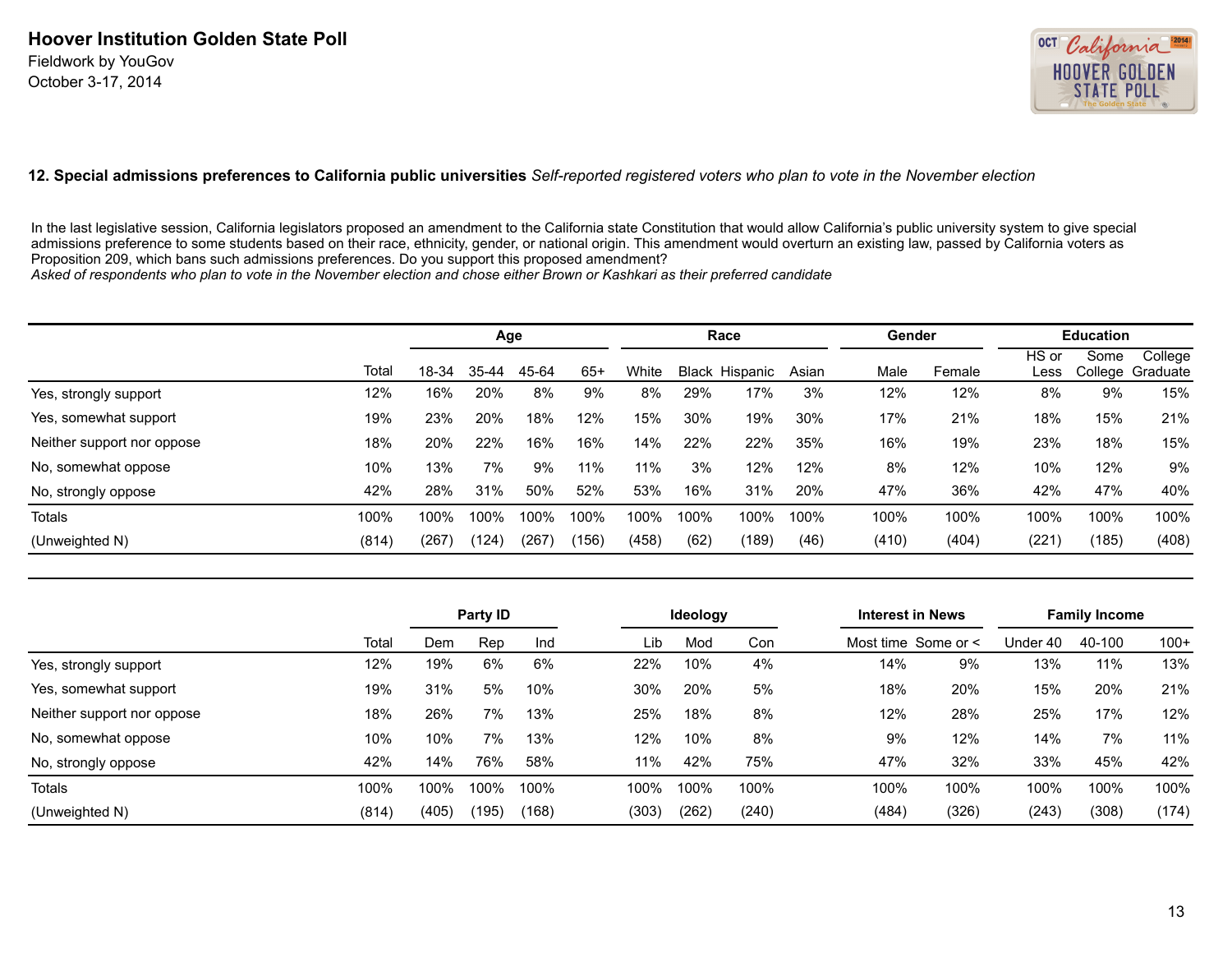Fieldwork by YouGov October 3-17, 2014



#### **13. Prop 30: Scheduled expiration of higher sales and income tax rates in 2018** *Self-reported registered voters who plan to vote in the November election*

In 2012, California voters approved Proposition 30. This law raised the state sales tax by from 7.25% to 7.50%. The law also increased income taxes on Californians who earn more than \$250,000 per year. Proposition 30 will expire at the end of 2018 unless the law is changed to continue with these tax rates. Which of the following best describes what you would like to happen to Prop 30?

|                                                 |       |       | Age   |       |       |       |            | Race                  |       | Gender |        |               | <b>Education</b> |                             |
|-------------------------------------------------|-------|-------|-------|-------|-------|-------|------------|-----------------------|-------|--------|--------|---------------|------------------|-----------------------------|
|                                                 | Total | 18-34 | 35-44 | 45-64 | $65+$ | White |            | <b>Black Hispanic</b> | Asian | Male   | Female | HS or<br>Less | Some             | College<br>College Graduate |
| Repeal Prop 30 before 2018, as soon as possible | 29%   | 24%   | 19%   | 35%   | 33%   | 32%   | 8%         | 30%                   | 13%   | 32%    | 26%    | 32%           | 27%              | 29%                         |
| Allow Prop 30 to expire as scheduled in 2018    | 17%   | 17%   | 12%   | 16%   | 22%   | 20%   | 16%        | 14%                   | 25%   | 19%    | 15%    | 14%           | 22%              | 15%                         |
| Extend Prop 30 for 1-5 more years after 2018    | 17%   | 17%   | 20%   | 16%   | 15%   | 14%   | 31%        | 12%                   | 20%   | 15%    | 19%    | 12%           | 18%              | 18%                         |
| Extend Prop 30 for 6-10 more years after 2018   | 9%    | 11%   | 16%   | 7%    | 7%    | 7%    | <b>20%</b> | 10%                   | 25%   | 10%    | 8%     | 9%            | 7%               | 11%                         |
| Make Prop 30 permanent                          | 21%   | 21%   | 22%   | 21%   | 19%   | 21%   | 14%        | 25%                   | 11%   | 19%    | 22%    | 23%           | 15%              | 22%                         |
| Not sure                                        | 8%    | 10%   | 12%   | 6%    | 5%    | 6%    | 11%        | 9%                    | 7%    | 5%     | 10%    | 10%           | 10%              | 5%                          |
| Totals                                          | 100%  | 100%  | 100%  | 100%  | 100%  | 100%  | 100%       | 100%                  | 100%  | 100%   | 100%   | 100%          | 100%             | 100%                        |
| (Unweighted N)                                  | (815) | (268) | 124)  | (267  | (156) | (458) | (62)       | (189)                 | (46)  | (410)  | (405)  | (221)         | (185)            | (409)                       |

|                                                 |       |       | Party ID |       |       | <b>Ideology</b> |       | <b>Interest in News</b> |                     |          | <b>Family Income</b> |        |
|-------------------------------------------------|-------|-------|----------|-------|-------|-----------------|-------|-------------------------|---------------------|----------|----------------------|--------|
|                                                 | Total | Dem   | Rep      | Ind   | ∟ib   | Mod             | Con   |                         | Most time Some or < | Under 40 | 40-100               | $100+$ |
| Repeal Prop 30 before 2018, as soon as possible | 29%   | 11%   | 55%      | 36%   | 5%    | 26%             | 59%   | 33%                     | 22%                 | 20%      | 33%                  | 28%    |
| Allow Prop 30 to expire as scheduled in 2018    | 17%   | 14%   | 19%      | 18%   | 12%   | 18%             | 20%   | 17%                     | 16%                 | 17%      | 18%                  | 19%    |
| Extend Prop 30 for 1-5 more years after 2018    | 17%   | 22%   | 6%       | 20%   | 24%   | 20%             | 6%    | 15%                     | 19%                 | 15%      | 15%                  | 21%    |
| Extend Prop 30 for 6-10 more years after 2018   | 9%    | 14%   | 3%       | 7%    | 15%   | 10%             | 3%    | 9%                      | 10%                 | 11%      | 7%                   | 10%    |
| Make Prop 30 permanent                          | 21%   | 30%   | 10%      | 15%   | 34%   | 21%             | 6%    | 20%                     | 22%                 | 27%      | 19%                  | 17%    |
| Not sure                                        | 8%    | 10%   | 6%       | 4%    | 9%    | 6%              | 6%    | 5%                      | 11%                 | 10%      | 8%                   | 5%     |
| <b>Totals</b>                                   | 100%  | 100%  | 100%     | 100%  | 100%  | 100%            | 100%  | 100%                    | 100%                | 100%     | 100%                 | 100%   |
| (Unweighted N)                                  | (815) | (406) | (195)    | (168) | (303) | (262)           | (241) | (483)                   | (328)               | (244)    | (308)                | (174)  |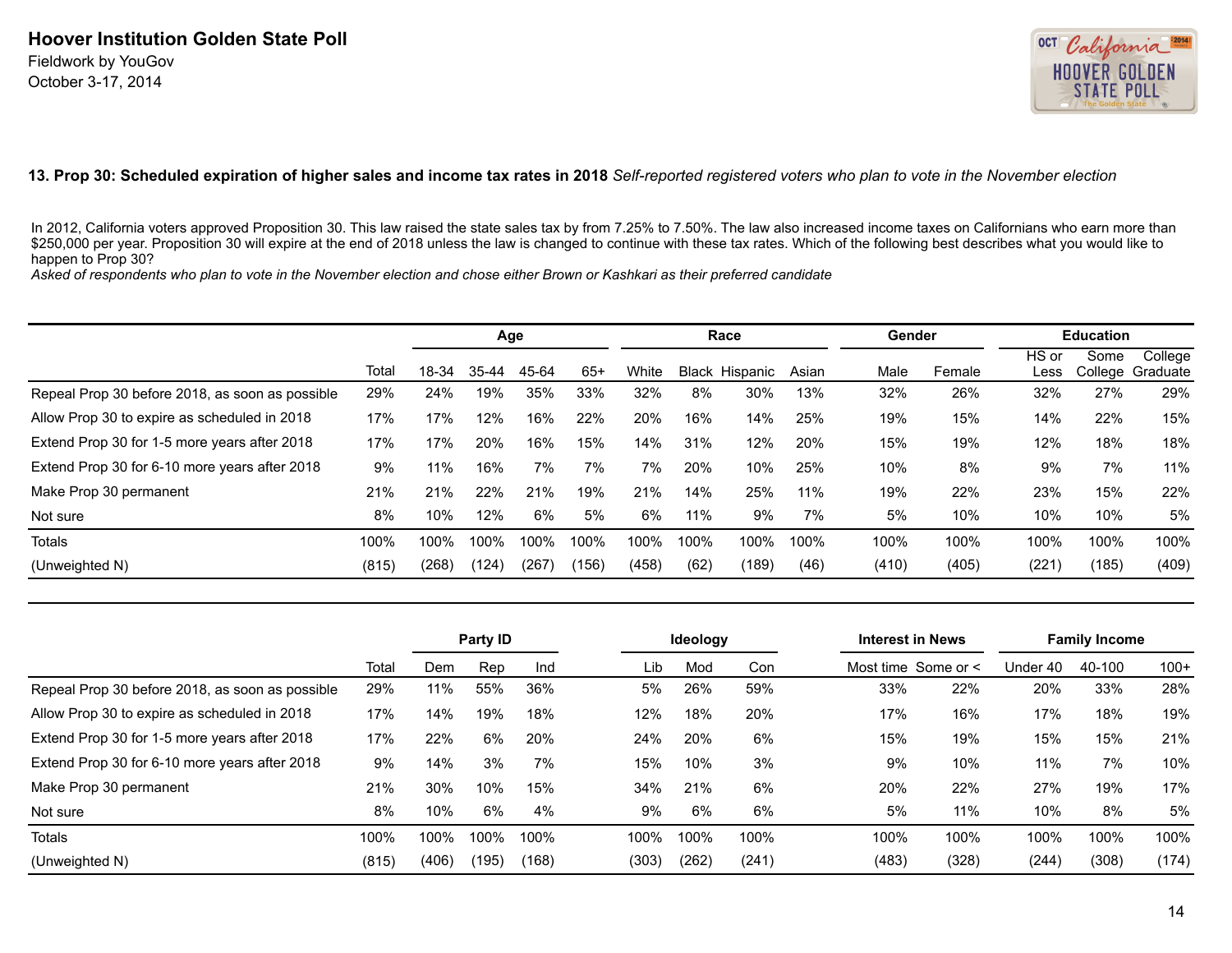

#### **14. Prop 13: Split roll - removal of property tax cap for business properties** *Self-reported registered voters who plan to vote in the November election*

In 1978, California voters approved California's Proposition 13. This law put a cap on increases to property taxes paid by homeowners and owners of business properties. Some lawmakers have suggested changing Prop 13 so that the cap is removed for business properties, allowing their property taxes to increase. This proposed change would not affect homeowners. Do you support this proposed change to Prop 13?

|                            |       |       | Age       |       |       |       |      | Race                  |       | Gender |        |               | <b>Education</b> |                             |
|----------------------------|-------|-------|-----------|-------|-------|-------|------|-----------------------|-------|--------|--------|---------------|------------------|-----------------------------|
|                            | Total | 18-34 | $35 - 44$ | 45-64 | 65+   | White |      | <b>Black Hispanic</b> | Asian | Male   | Female | HS or<br>Less | Some             | College<br>College Graduate |
| Yes, strongly support      | 21%   | 19%   | 27%       | 19%   | 21%   | 22%   | 25%  | 18%                   | 12%   | 22%    | 19%    | 14%           | 16%              | 26%                         |
| Yes, somewhat support      | 19%   | 25%   | 17%       | 18%   | 12%   | 16%   | 23%  | 19%                   | 31%   | 18%    | 19%    | 22%           | 13%              | 19%                         |
| Neither support nor oppose | 19%   | 27%   | 29%       | 9%    | 18%   | 15%   | 30%  | 21%                   | 44%   | 18%    | 20%    | 24%           | 21%              | 15%                         |
| No, somewhat oppose        | 11%   | 14%   | 9%        | 11%   | 8%    | 8%    | 20%  | 17%                   | 5%    | 9%     | 13%    | 10%           | 12%              | 11%                         |
| No, strongly oppose        | 32%   | 15%   | 18%       | 43%   | 41%   | 39%   | 3%   | 24%                   | 9%    | 34%    | 29%    | 30%           | 38%              | 29%                         |
| <b>Totals</b>              | 100%  | 100%  | 100%      | 100%  | 100%  | 100%  | 100% | 100%                  | 100%  | 100%   | 100%   | 100%          | 100%             | 100%                        |
| (Unweighted N)             | (813) | (266) | (124)     | (267) | (156) | (457) | (62) | (189)                 | (46)  | (409)  | (404)  | (221)         | (184)            | (408)                       |

|                            |       |       | Party ID |       |       | Ideology |       | <b>Interest in News</b> |       |          | <b>Family Income</b> |       |
|----------------------------|-------|-------|----------|-------|-------|----------|-------|-------------------------|-------|----------|----------------------|-------|
|                            | Total | Dem   | Rep      | Ind   | Lib   | Mod      | Con   | Most time Some or <     |       | Under 40 | 40-100               | 100+  |
| Yes, strongly support      | 21%   | 27%   | 15%      | 17%   | 36%   | 15%      | 11%   | 26%                     | 11%   | 20%      | 18%                  | 30%   |
| Yes, somewhat support      | 19%   | 28%   | 7%       | 15%   | 26%   | 21%      | 8%    | 15%                     | 25%   | 15%      | 23%                  | 18%   |
| Neither support nor oppose | 19%   | 22%   | 11%      | 22%   | 22%   | 23%      | 10%   | 12%                     | 31%   | 29%      | 16%                  | 12%   |
| No, somewhat oppose        | 11%   | 11%   | 12%      | 8%    | 8%    | 13%      | 11%   | 10%                     | 13%   | 14%      | 12%                  | 7%    |
| No, strongly opppose       | 32%   | 13%   | 56%      | 39%   | 8%    | 28%      | 61%   | 38%                     | 20%   | 22%      | 33%                  | 34%   |
| <b>Totals</b>              | 100%  | 100%  | 100%     | 100%  | 100%  | 100%     | 100%  | 100%                    | 100%  | 100%     | 100%                 | 100%  |
| (Unweighted N)             | (813) | (405) | (194     | (168) | (302) | (261)    | (241) | (483)                   | (326) | (243)    | (308)                | (174) |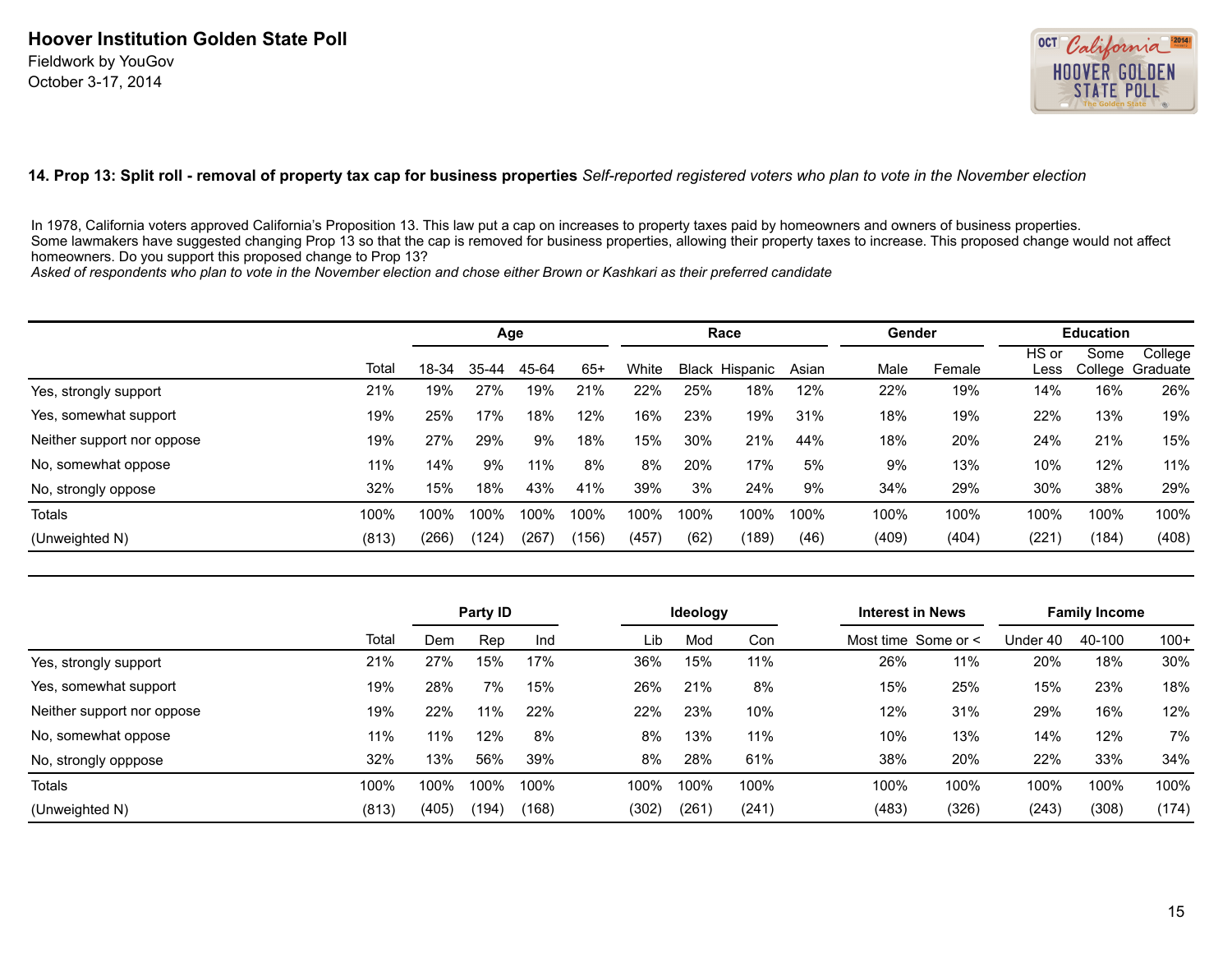

#### **15. November election Prop 1: Water supply infrastructure projects** *Self-reported registered voters who plan to vote in the November election*

Proposition 1 asks voters to approve the Water Quality, Supply, and Improvement Act of 2014. This law authorizes the sale of \$7.12 billion in general obligation bonds to be used for state water supply infrastructure projects, reallocates \$425 million in unused bond authority from prior water bond acts to be used for the same purpose, and appropriates money from the general fund to pay off the bonds. Fiscal Impact: Increased state bond repayment costs averaging \$360 million annually over the next 40 years and saving to local government related water projects, likely averaging a couple hundred million dollars annually over the next few decades. Will you vote for or against Prop 1? *Asked of respondents who plan to vote in the November election and chose either Brown or Kashkari as their preferred candidate*

|                |       |       | Age   |       |       |       |       | Race     |       | <b>Gender</b> |        |               | <b>Education</b> |                             |
|----------------|-------|-------|-------|-------|-------|-------|-------|----------|-------|---------------|--------|---------------|------------------|-----------------------------|
|                | Total | 18-34 | 35-44 | 45-64 | 65+   | White | Black | Hispanic | Asian | Male          | Female | HS or<br>Less | Some             | College<br>College Graduate |
| For            | 52%   | 53%   | 55%   | 51%   | 51%   | 50%   | 68%   | 51%      | 43%   | 54%           | 50%    | 48%           | 53%              | 54%                         |
| Against        | 22%   | 22%   | 18%   | 22%   | 23%   | 24%   | 9%    | 22%      | 20%   | 25%           | 19%    | 22%           | 24%              | 21%                         |
| Not sure       | 26%   | 25%   | 27%   | 26%   | 26%   | 25%   | 23%   | 28%      | 37%   | 22%           | 31%    | 30%           | 23%              | 26%                         |
| <b>Totals</b>  | 100%  | 100%  | 100%  | 100%  | 100%  | 100%  | 100%  | 100%     | 100%  | 100%          | 100%   | 100%          | 100%             | 100%                        |
| (Unweighted N) | (813) | (267) | 124)  | (267) | (155) | (456) | (61)  | (190)    | (46)  | (411)         | (402)  | (221          | (184)            | (408)                       |

|                |       |       | Party ID |       |       | Ideology |       |       | <b>Interest in News</b> |          | <b>Family Income</b> |       |
|----------------|-------|-------|----------|-------|-------|----------|-------|-------|-------------------------|----------|----------------------|-------|
|                | Total | Dem   | Rep      | Ind   | Lib   | Mod      | Con   |       | Most time Some or <     | Under 40 | 40-100               | 100+  |
| For            | 52%   | 67%   | 30%      | 50%   | 65%   | 61%      | 30%   | 55%   | 48%                     | 55%      | 51%                  | 58%   |
| Against        | 22%   | 10%   | 39%      | 25%   | 8%    | 15%      | 44%   | 25%   | 17%                     | 16%      | 23%                  | 24%   |
| Not sure       | 26%   | 23%   | 32%      | 26%   | 27%   | 24%      | 26%   | 21%   | 36%                     | 29%      | 26%                  | 18%   |
| Totals         | 100%  | 100%  | 100%     | 100%  | 100%  | 100%     | 100%  | 100%  | 100%                    | 100%     | 100%                 | 100%  |
| (Unweighted N) | (813) | (405) | 194)     | (168) | (304) | (262)    | (239) | (484) | (325)                   | (244)    | (307)                | (174) |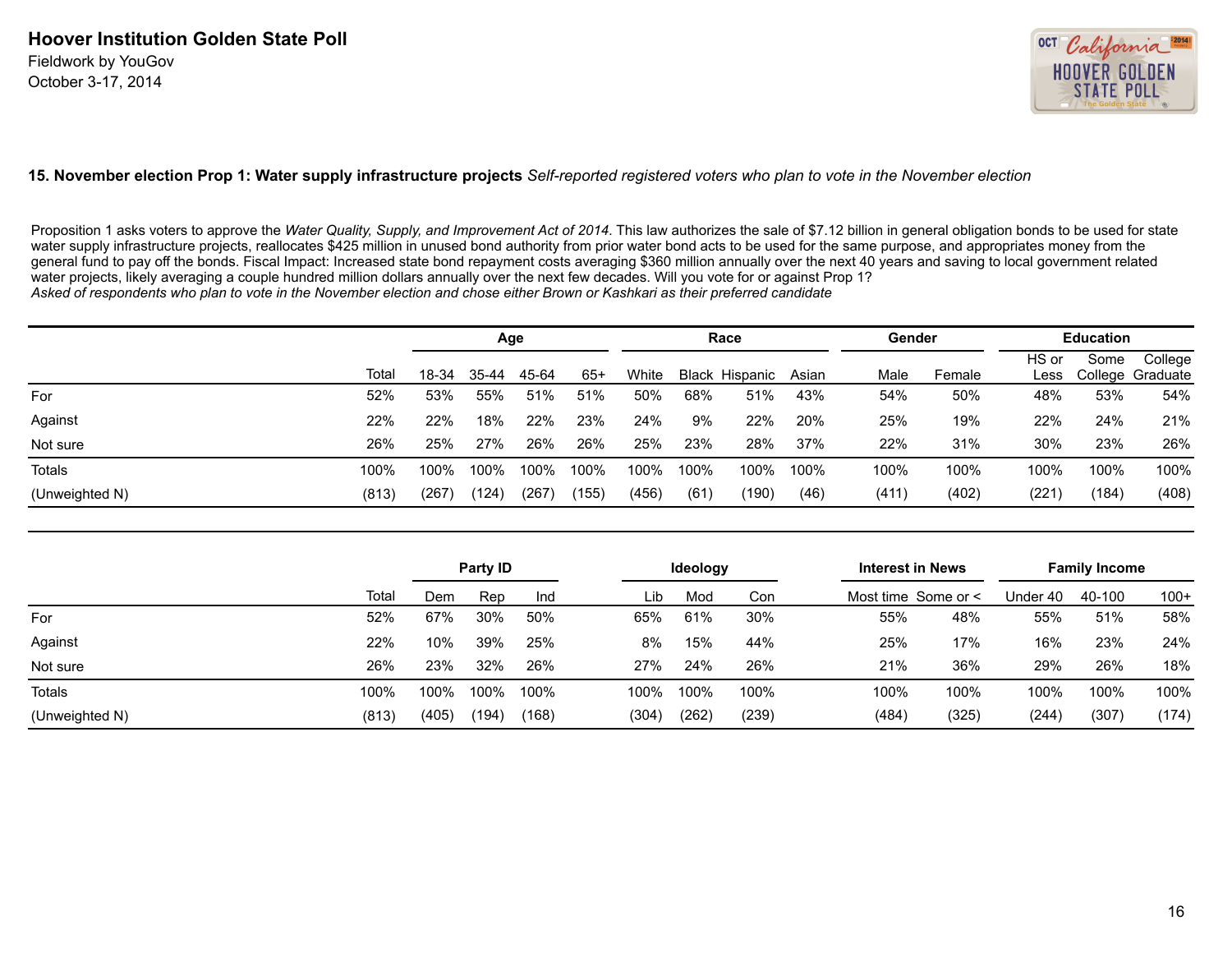

#### **16. November election Prop 2: Rainy Day fund for state budget** *Self-reported registered voters who plan to vote in the November election*

Proposition 2 asks voters to approve the *Rainy Day Budget Stabilization Fund Act*. This law requires annual transfers of state general fund revenues to budget stabilization account with half the revenues to be used to repay state debts and limits use of remaining funds to emergencies or budget deficits. Fiscal Impact: Long-term state savings from faster payment of existing debts. Different levels of state budget reserves and smaller local reserves for some school districts. Will you vote for or against Prop 2? *Asked of respondents who plan to vote in the November election and chose either Brown or Kashkari as their preferred candidate*

|                |       |       | Age   |       |       |       |      | Race           |       | Gender |        |               | <b>Education</b> |                             |
|----------------|-------|-------|-------|-------|-------|-------|------|----------------|-------|--------|--------|---------------|------------------|-----------------------------|
|                | Total | 18-34 | 35-44 | 45-64 | 65+   | White |      | Black Hispanic | Asian | Male   | Female | HS or<br>Less | Some             | College<br>College Graduate |
| For            | 47%   | 47%   | 45%   | 48%   | 48%   | 46%   | 44%  | 48%            | 44%   | 52%    | 42%    | 42%           | 49%              | 49%                         |
| Against        | 19%   | 23%   | 19%   | 17%   | 18%   | 19%   | 17%  | 18%            | 25%   | 19%    | 19%    | 21%           | 20%              | 17%                         |
| Not sure       | 34%   | 31%   | 37%   | 34%   | 35%   | 35%   | 38%  | 34%            | 31%   | 29%    | 39%    | 37%           | 31%              | 34%                         |
| <b>Totals</b>  | 100%  | 100%  | 100%  | 100%  | 100%  | 100%  | 100% | 100%           | 100%  | 100%   | 100%   | 100%          | 100%             | 100%                        |
| (Unweighted N) | (811) | (266) | 124)  | (265) | (156) | (456) | (62) | (187)          | (46)  | (408)  | (403)  | (219)         | (184)            | (408)                       |

|                |       |       | Party ID |       |       | Ideology |       |       | <b>Interest in News</b> |          | <b>Family Income</b> |        |
|----------------|-------|-------|----------|-------|-------|----------|-------|-------|-------------------------|----------|----------------------|--------|
|                | Total | Dem   | Rep      | Ind   | Lib   | Mod      | Con   |       | Most time Some or <     | Under 40 | 40-100               | $100+$ |
| For            | 47%   | 47%   | 51%      | 45%   | 44%   | 52%      | 47%   | 51%   | 41%                     | 46%      | 49%                  | 53%    |
| Against        | 19%   | 18%   | 19%      | 20%   | 18%   | 17%      | 22%   | 21%   | 16%                     | 16%      | 18%                  | 23%    |
| Not sure       | 34%   | 35%   | 30%      | 35%   | 39%   | 31%      | 31%   | 29%   | 43%                     | 38%      | 33%                  | 24%    |
| <b>Totals</b>  | 100%  | 100%  | 100%     | 100%  | 100%  | 100%     | 100%  | 100%  | 100%                    | 100%     | 100%                 | 100%   |
| (Unweighted N) | (811) | (404) | 193)     | (168) | (303) | (262)    | (237) | (482) | (325)                   | (242)    | (308)                | (173)  |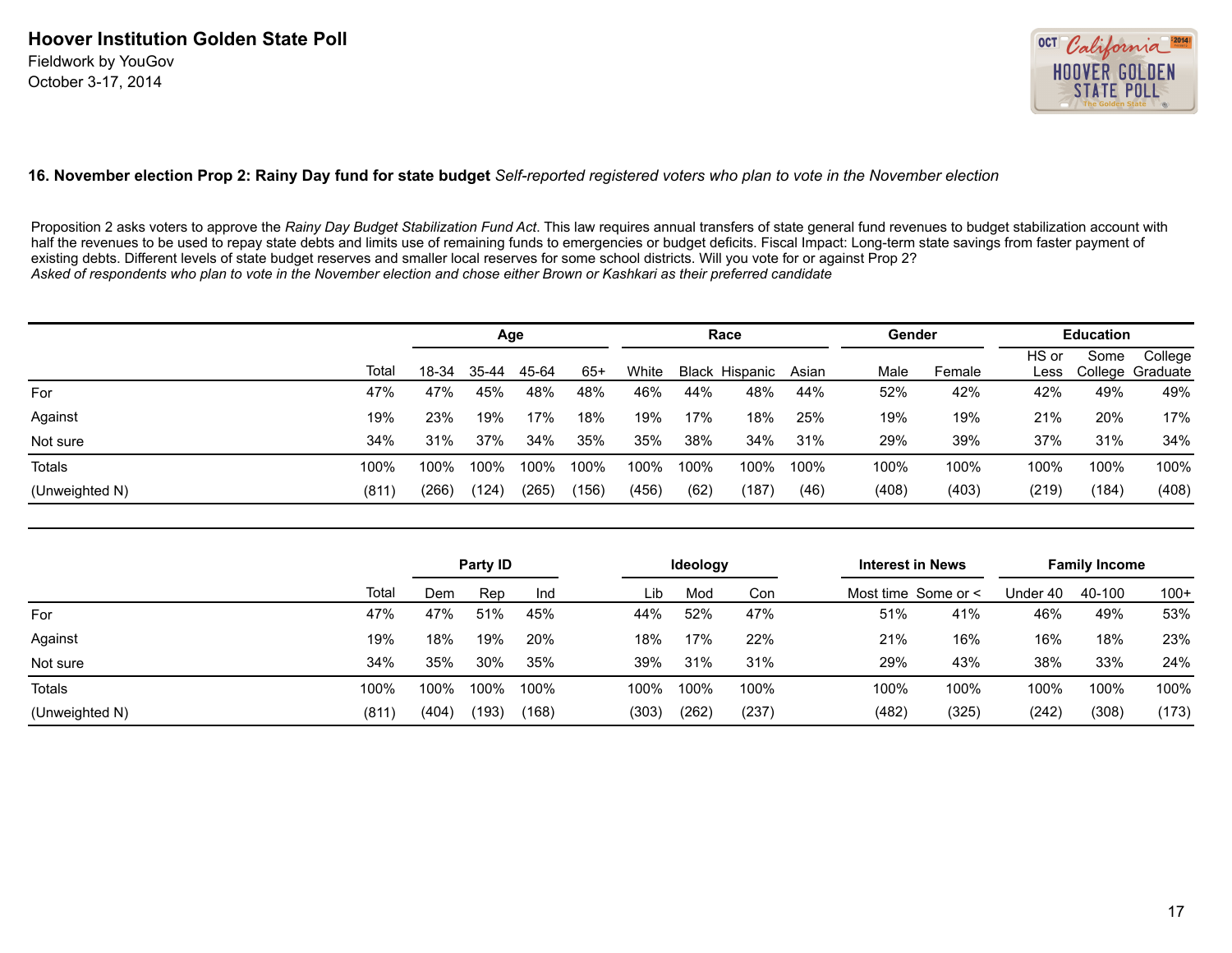

#### **17. November election Prop 45: Insurance Commissioner approval for health insurance rate changes** *Self-reported registered voters who plan to vote in election*

Proposition 45 asks voters to approve the *Public Notice Required for Insurance Company Rates Initiative*. This law requires the Insurance Commissioner's approval before a health insurer can change its rates or anything else affecting the charges associated with health insurance. Fiscal Impact: Increased state administrative costs to regulate health insurance, likely not exceeding the low millions of dollars annually in most years, funded from fees paid by health insurance companies. Will you vote for or against Prop 45? *Asked of respondents who plan to vote in the November election and chose either Brown or Kashkari as their preferred candidate*

|                |       |       | Age   |       |       |       |      | Race           |       | <b>Gender</b> |        |               | <b>Education</b> |                             |
|----------------|-------|-------|-------|-------|-------|-------|------|----------------|-------|---------------|--------|---------------|------------------|-----------------------------|
|                | Total | 18-34 | 35-44 | 45-64 | 65+   | White |      | Black Hispanic | Asian | Male          | Female | HS or<br>Less | Some             | College<br>College Graduate |
| For            | 42%   | 47%   | 49%   | 42%   | 29%   | 38%   | 55%  | 42%            | 52%   | 39%           | 45%    | 30%           | 44%              | 46%                         |
| Against        | 30%   | 22%   | 21%   | 30%   | 47%   | 35%   | 17%  | 32%            | 11%   | 34%           | 26%    | 38%           | 28%              | 27%                         |
| Not sure       | 29%   | 31%   | 30%   | 29%   | 24%   | 27%   | 28%  | 27%            | 37%   | 27%           | 30%    | 32%           | 28%              | 27%                         |
| Totals         | 100%  | 100%  | 100%  | 100%  | 100%  | 100%  | 100% | 100%           | 100%  | 100%          | 100%   | 100%          | 100%             | 100%                        |
| (Unweighted N) | (816) | (268) | 124)  | (268) | (156) | (458) | (62) | (190)          | (46)  | (411)         | (405)  | (222)         | (185)            | (409)                       |

|                |       |       | Party ID |       |       | Ideology |       |       | <b>Interest in News</b> |          | <b>Family Income</b> |        |
|----------------|-------|-------|----------|-------|-------|----------|-------|-------|-------------------------|----------|----------------------|--------|
|                | Total | Dem   | Rep      | Ind   | Lib   | Mod      | Con   |       | Most time Some or <     | Under 40 | 40-100               | $100+$ |
| For            | 42%   | 55%   | 22%      | 39%   | 58%   | 46%      | 21%   | 41%   | 42%                     | 44%      | 40%                  | 41%    |
| Against        | 30%   | 17%   | 52%      | 29%   | 16%   | 26%      | 49%   | 35%   | 22%                     | 25%      | 31%                  | 32%    |
| Not sure       | 29%   | 28%   | 27%      | 32%   | 26%   | 28%      | 30%   | 24%   | 36%                     | 31%      | 29%                  | 27%    |
| Totals         | 100%  | 100%  | 100%     | 100%  | 100%  | 100%     | 100%  | 100%  | 100%                    | 100%     | 100%                 | 100%   |
| (Unweighted N) | (816) | (407) | 195)     | (168) | (304) | (262)    | (241) | (484) | (328)                   | (244)    | (308)                | (174)  |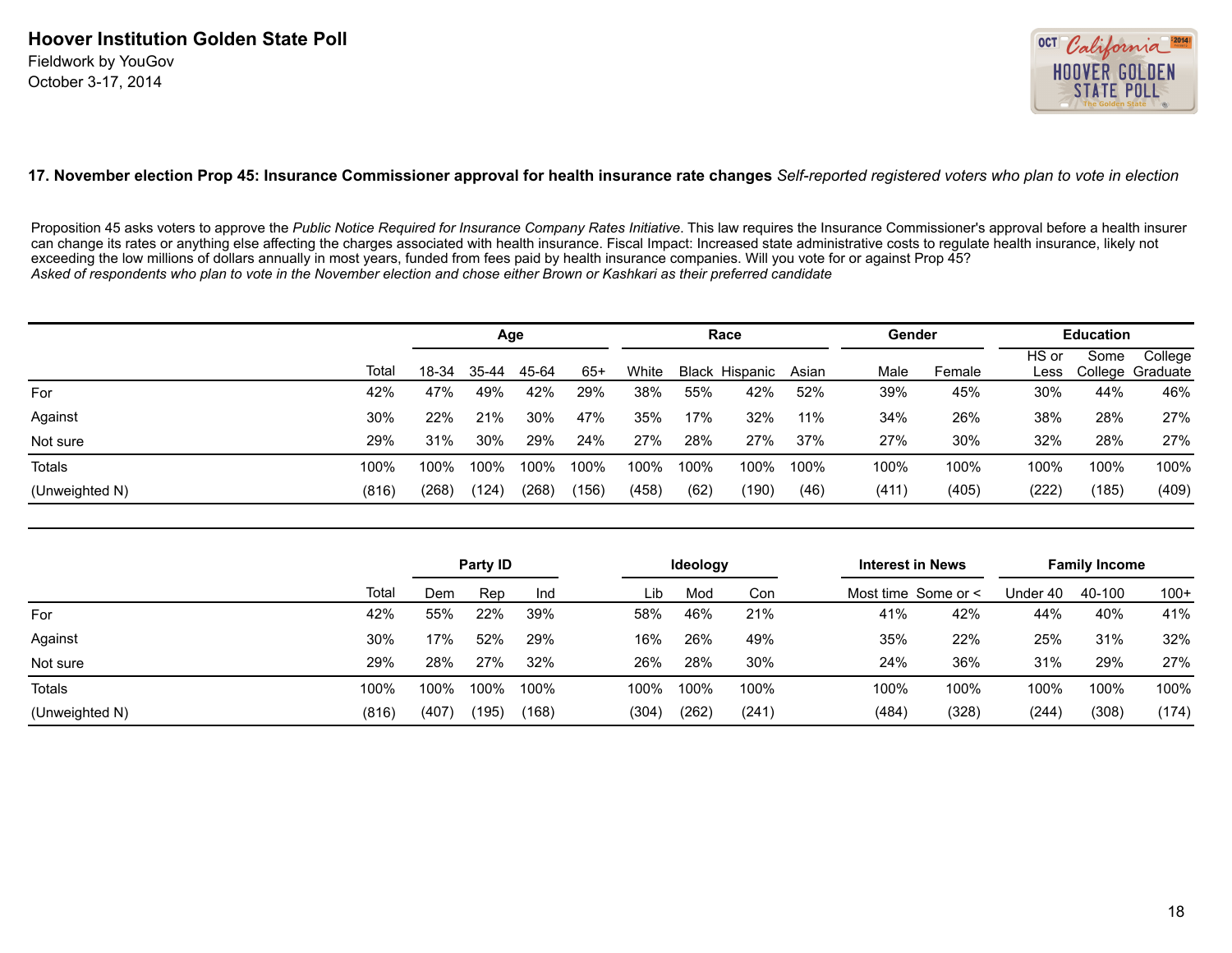

#### **18. November election Prop 46: Medical malpractice lawsuits cap and drug testing of doctors** *Self-reported registered voters who plan to vote in election*

Proposition 46 asks voters to approve the Medical Malpractice Lawsuits Cap and Drug Testing of Doctors Initiative. This law increases the \$250,000 pain and suffering cap in medical negligence lawsuits for inflation, requires review of statewide prescription database before prescribing controlled substances, and requires drug testing of doctors. Fiscal Impact: State and local government costs from raising the cap on medical malpractice damages ranging from tens of millions to several hundred million dollars annually, offset to some extent by savings from requirements on health care providers. Will you vote for or against Prop 46?

|                |       |       |       | Age   |       |       |      | Race           |       | <b>Gender</b> |        |               | <b>Education</b> |                             |
|----------------|-------|-------|-------|-------|-------|-------|------|----------------|-------|---------------|--------|---------------|------------------|-----------------------------|
|                | Total | 18-34 | 35-44 | 45-64 | $65+$ | White |      | Black Hispanic | Asian | Male          | Female | HS or<br>Less | Some             | College<br>College Graduate |
| For            | 34%   | 46%   | 42%   | 26%   | 27%   | 30%   | 57%  | 41%            | 44%   | 35%           | 32%    | 34%           | 37%              | 31%                         |
| Against        | 37%   | 29%   | 30%   | 39%   | 48%   | 44%   | 17%  | 34%            | 17%   | 40%           | 33%    | 39%           | 37%              | 36%                         |
| Not sure       | 30%   | 25%   | 28%   | 36%   | 25%   | 26%   | 27%  | 25%            | 39%   | 25%           | 35%    | 27%           | 26%              | 33%                         |
| Totals         | 100%  | 100%  | 100%  | 100%  | 100%  | 100%  | 100% | 100%           | 100%  | 100%          | 100%   | 100%          | 100%             | 100%                        |
| (Unweighted N) | (812) | (266) | (124) | (266) | (156) | (456) | (61) | (189)          | (46)  | (408)         | (404)  | (220)         | (184)            | (408)                       |

|                |       | Party ID |      |       |       | Ideology |       |       | <b>Interest in News</b> |          | <b>Family Income</b> |       |  |
|----------------|-------|----------|------|-------|-------|----------|-------|-------|-------------------------|----------|----------------------|-------|--|
|                | Total | Dem      | Rep  | Ind   | Lib   | Mod      | Con   |       | Most time Some or <     | Under 40 | 40-100               | 100+  |  |
| For            | 34%   | 45%      | 21%  | 27%   | 41%   | 42%      | 18%   | 30%   | 39%                     | 43%      | 34%                  | 27%   |  |
| Against        | 37%   | 24%      | 50%  | 44%   | 25%   | 33%      | 54%   | 45%   | 23%                     | 29%      | 37%                  | 46%   |  |
| Not sure       | 30%   | 30%      | 29%  | 29%   | 34%   | 25%      | 29%   | 25%   | 38%                     | 29%      | 30%                  | 27%   |  |
| <b>Totals</b>  | 100%  | 100%     | 100% | 100%  | 100%  | 100%     | 100%  | 100%  | 100%                    | 100%     | 100%                 | 100%  |  |
| (Unweighted N) | (812) | (405)    | 193) | (168) | (303) | (261)    | (239) | (483) | (325)                   | (244)    | (306)                | (174) |  |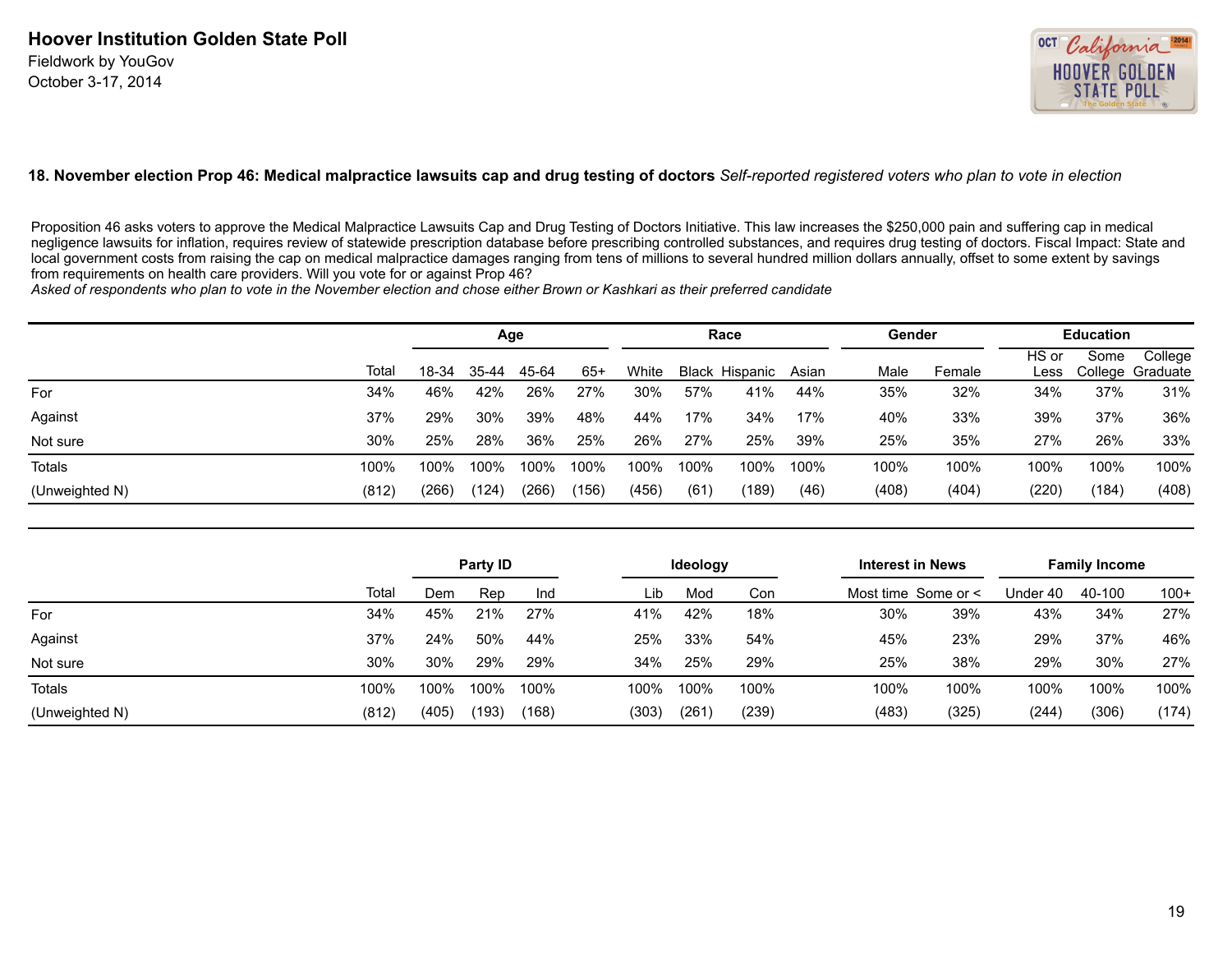

## **19. Descriptive statistics by age**

|       |       |     | Self-report Reg. Voter |               |       | Race |                |       |      | Gender |  | <b>Education</b> |      |                                  |
|-------|-------|-----|------------------------|---------------|-------|------|----------------|-------|------|--------|--|------------------|------|----------------------------------|
| Age   | (N)   | Yes | No                     | Don't<br>Know | White |      | Black Hispanic | Asian | Male | Female |  | HS or            | Some | College<br>Less College Graduate |
| 18-34 | (551) | 74% | 23%                    | 3%            | 34%   | 7%   | 39%            | 11%   | 46%  | 54%    |  | 34%              | 32%  | 34%                              |
| 35-44 | (202) | 85% | 14%                    | 1%            | 43%   | 5%   | 36%            | 6%    | 49%  | 52%    |  | 31%              | 21%  | 49%                              |
| 45-64 | (340) | 92% | 8%                     | 0%            | 61%   | 8%   | 23%            | 2%    | 52%  | 48%    |  | 32%              | 24%  | 44%                              |
| $65+$ | (180) | 96% | 4%                     | 0%            | 76%   | 9%   | 9%             | 1%    | 43%  | 57%    |  | 37%              | 19%  | 44%                              |

Total Unweighted N (1273)

|       |       | Party ID |     |     |    | <b>Ideology</b> |     |     |     | <b>Employment</b> |     |                       | <b>Family Income</b> |          |        |        |
|-------|-------|----------|-----|-----|----|-----------------|-----|-----|-----|-------------------|-----|-----------------------|----------------------|----------|--------|--------|
| Age   | (N)   | Dem      | Rep | Ind |    | Other Not Sure  | Lib | Mod |     | Con Not Sure      |     | Full & Self Part & Un | Student              | Under 40 | 40-100 | $100+$ |
| 18-34 | (551) | 42%      | 11% | 28% | 4% | 15%             | 33% | 37% | 18% | 13%               | 36% | 30%                   | 24%                  | 44%      | 31%    | 12%    |
| 35-44 | (202) | 45%      | 16% | 25% | 6% | 7%              | 39% | 35% | 18% | 8%                | 55% | 24%                   | 4%                   | 34%      | 37%    | 19%    |
| 45-64 | (340) | 38%      | 28% | 27% | 6% | 2%              | 28% | 34% | 36% | 2%                | 44% | 23%                   | 2%                   | 29%      | 39%    | 20%    |
| $65+$ | (180) | 39%      | 29% | 24% | 5% | 2%              | 29% | 29% | 41% | 1%                | 10% | 6%                    | 1%                   | 25%      | 37%    | 19%    |

Total Unweighted N (1273)